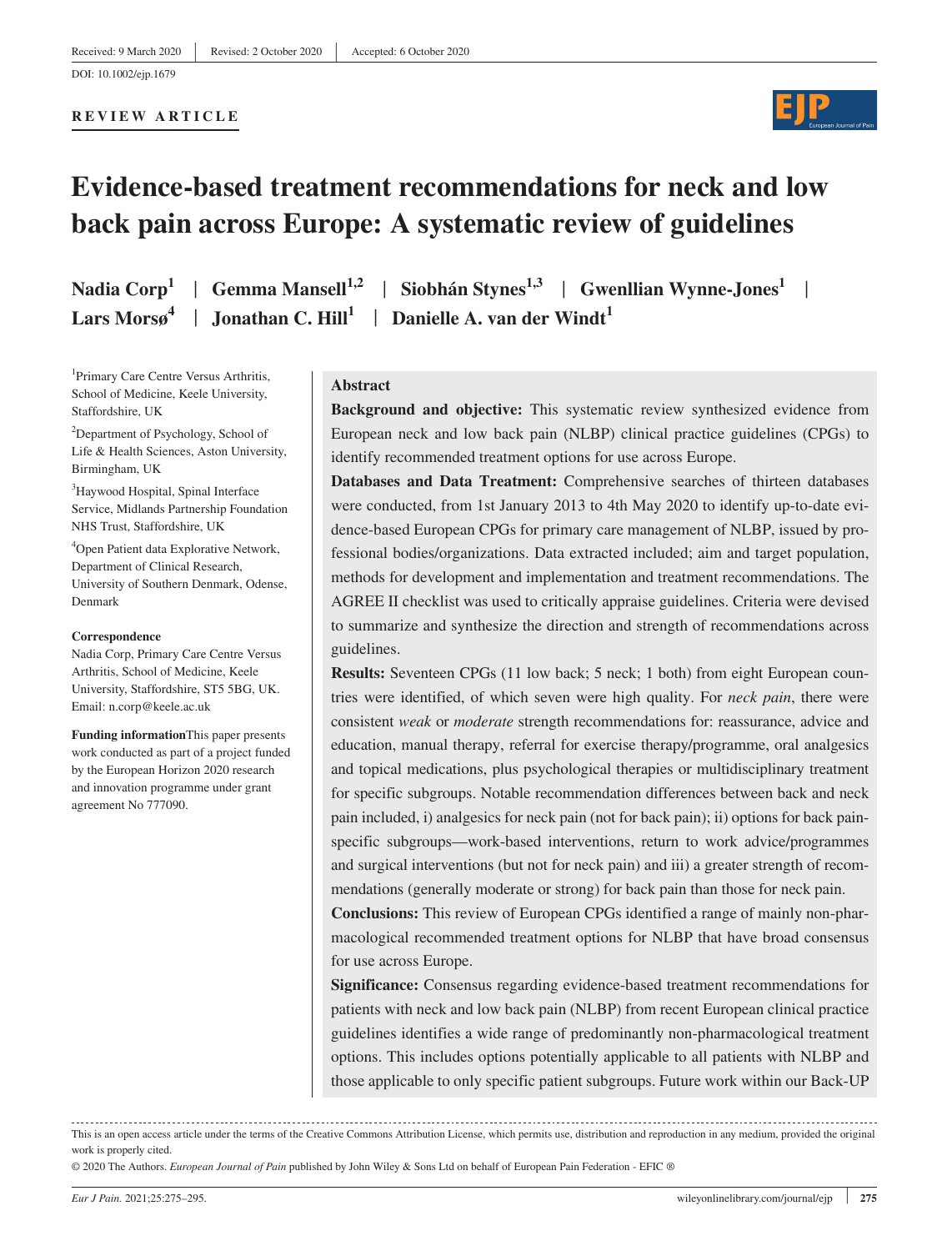**CORPETAL.** CORPETAL.

**<sup>276</sup> <sup>|</sup>**

research team will transfer these evidence-based treatment options to an accessible clinician decision support tool for first contact clinicians.

## **1** | **INTRODUCTION**

Neck and low back pain (NLBP) are among the most frequent reasons for visiting a general practitioner (GP) or physiotherapist in primary care in Europe (Bot et al., 2005; Jordan et al., 2010). The substantial burden of illness from these conditions was shown by the most recent Lancet-Global Burden of Disease study which highlighted low back pain (LBP) as the single highest cause of years lived with disability (out of 354 conditions studied), with neck pain ranked eighth (female) and twelfth (male) (GBD 2017 Disease and Injury Incidence and Prevalence Collaborators, 2018). Outlining potential ways to address this societal burden, the recent Lancet series on LBP (Foster et al., 2018) recommended a greater focus on improving decision making in first-contact consultations as current treatment is highly variable (Maserejian et al., 2014) and often not in line with clinical guidelines (Darlow et al., 2014; Somerville et al., 2008), leading to suboptimal treatment outcomes (Maher et al., 2017). For example referrals to secondary care specialists are too common, provision of self-management advice and education can be limited, opioids and imaging are over-prescribed, and sign-posting to locally available non-pharmacological options such as exercise groups are limited (Chou, et al., 2017a; Koes et al., 2010; Maserejian et al., 2014). Finding solutions that promote best-practice care for patients with NLBP in first-contact consultations is therefore a priority (Foster et al., 2012).

Our team is part of Back-UP, a European programme of research developing a digital health technology to support clinical decision making for patients with NLBP based on a stratified care approach for first-contact consultations [[http://](http://backup-project.eu/) [backup-project.eu/](http://backup-project.eu/)]. Decision support tools have demonstrated promising results for helping clinicians to translate the most up to date recommended evidence into their practice (Murphy et al., 2014). For example a systematic review of over 160 randomized controlled trials testing clinical decision-support systems identified improved processes of clinical care (e.g. diagnosis, treatment, disease monitoring) or patient outcomes (e.g. clinical events, quality of life) in over half of the included studies (Roshanov et al., 2013).

The Keele STarT Back stratified care Tool for back pain has recently been superseded by the Keele STarT MSK Tool (Dunn et al., submited), which has been validated in UK primary care and shown to be predictive of pain and disability across a range of common musculoskeletal (MSK) pain sites, including NLBP. In addition, a new set of recommended matched treatment options for MSK patients at low, medium and high-risk of poor outcomes (Babatunde et al., 2017; Protheroe et al., 2019) have been piloted in a feasibility trial (Hill et al., 2020). However, these matched treatments were designed to evaluate stratified care in UK general practice rather than for use across European countries by a broader range of first-contact clinicians such as occupational health physicians. We therefore felt the matched treatments should be further refined for the specific context of this European project.

Recent systematic reviews of clinical practice guidelines (CPGs) for musculoskeletal pain (Lin et al., 2020), and back pain (Oliveira et al., 2018; Wong et al., 2017) aimed to summarize recommended treatments for either LBP or neck pain. However, less emphasis was placed on improving decision making in first-contact consultations, identifying specific CPG recommendations for patient subgroups defined by their risk of persistent pain and disability and the potential relevance, and on improving the referral process. To our knowledge, no prior reviews of CPGs have assessed treatment recommendations for both neck and low back pain and explored consistencies or similarities between recommendations for these common spinal pain presentations.

The aim of this study was therefore to conduct a systematic review of published European back and neck pain clinical guidelines to describe and synthesize the evidence of recommended treatment options with broad consensus for use across Europe.

## **2** | **METHODS**

A systematic review of contemporary European clinical practice guidelines was conducted and reported following the Preferred Reporting Items for Systematic Reviews and Meta-Analyses guidance (PRISMA; Moher et al., 2009).

### **2.1** | **Systematic review protocol**

An a priori protocol was written and followed (Available at [http://backup-project.eu/?page\\_id=84](http://backup-project.eu/?page_id=84)).

#### **2.2** | **Search strategy**

A comprehensive search strategy was conducted of eight electronic databases (EMBASE, MEDLINE, CINAHLPlus, HMIC, PsycINFO, Epistemonikos, Pedro and TRIP database) and five sources of grey literature (National Institute for Health and Clinical Excellence (NICE), Scottish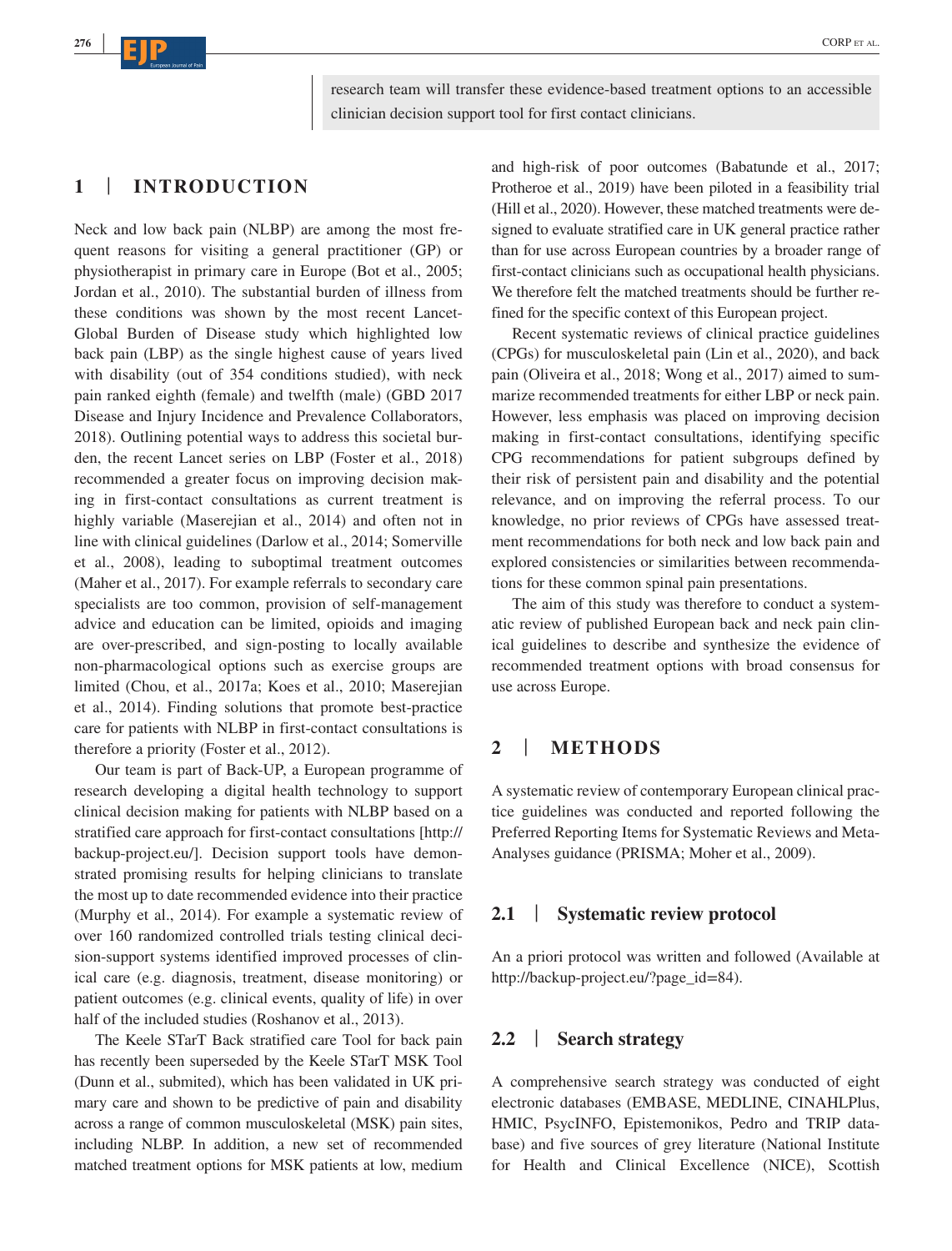Intercollegiate Guidelines (SIGN), WHO Guidelines, Guidelines International Network (G-I-N) and DynaMed Plus) from 1st January 2013 to 4th May 2020.

The search strategy utilized both text word searching in the title, abstract or keywords and database subject headings, combining terms for neck or back pain and practice guidelines (see Appendix S1: full-search strategy for OVID MEDLINE). For the other databases, search terms were adapted to the search capabilities of the platform.

In addition, our Back UP research partners were asked to identify any relevant guidelines from their country. Reference lists of included guidelines were checked to identify additional documents relevant to the methodology of the guideline.

## **2.3** | **Eligibility criteria**

### **2.3.1** | **Inclusion criteria**

- Recent evidence-based European clinical guidelines issued by professional bodies or organizations for guideline development [published from 2013 onwards]. We included recently published guidance only, to ensure treatment recommendations emerging from the review would be based on relatively up-to-date evidence;
- Guidelines concern adult populations (18 years or over), with NLBP (including patients presenting to first contact health professionals with symptoms of whiplash-related disorders or symptoms of radiculopathy such as radicular pain);
- Guidelines that include recommendations regarding treatment options for patients presenting with NLBP, in particular:
	- a. Treatments deliverable within primary care (as broadly considered across Europe, including occupational healthcare) or referral pathways from primary to secondary care recommended for clinical practice (in at least two European countries).
	- b. Treatments aiming to reduce pain, improve function and/or support return to work. Relevant outcomes also included evidence-based recommendations regarding factors (patient, clinician, environment) that may be associated with the effectiveness of treatment, and recommendations regarding clinical prediction rules or decision tools supporting the selection of treatment for specific patient subgroups (where mentioned in the guideline).

#### **2.3.2** | **Exclusion criteria**

- Non-European guidelines;
- All publications that are not evidence-based clinical practice guidelines, including guidelines based solely on

consensus or without an explicit literature search, and other publication types: systematic reviews, randomized trials, cohort studies, case series, editorials, protocols, letters;

- Paediatric only populations (under 18 years);
- NLBP as a result of severe trauma, for example fracture and spinal cord injury, inflammatory arthritis including spondyloarthropathies, and those that focused on broader conditions, for example (chronic) pain that may encompass spinal pain;
- Guidelines focused on patients managed in secondary care with an established diagnosis of radiculopathy;
- Guidelines focused specifically on surgical treatment options/comparisons or on specific interventions not limited to spinal pain, for example analgesics in older adults;
- Guidelines that involved populations admitted to hospital (not ambulatory care);
- Guidelines for which translations could not be obtained.

## **2.4** | **Guideline selection**

Results from all searches were imported into EndNote X9 (reference management software, Clarivate Analytics. Available at <https://endnote.com/>) and duplicates removed. Unique citations were then imported into Covidence (Veritas Health Innovation, Melbourne, Australia. Available at [https://](https://www.covidence.org/) [www.covidence.org/](https://www.covidence.org/)) to manage the screening process.

Two reviewers (NC and GM) independently screened all titles and abstracts for relevance against eligibility criteria and excluded ineligible publications by agreement. Full texts were independently assessed for inclusion by pairs of independent reviewers (NC, GM and DvdW). Disagreements were noted and resolved between pairs of reviewers and where necessary the involvement of a third reviewer. Reasons for exclusion at the full-text stage were recorded.

## **2.5** | **Data extraction**

A data extraction form was purposively designed in Excel to record relevant information from each of the clinical practice guidelines included in the review. Complementary documents were sourced where relevant, such as methodological reports and evidence syntheses. Information was extracted regarding general guideline information (e.g. country, healthcare setting, publication year, target population and presenting symptoms); methods regarding guideline development and implementation (e.g. multidisciplinary group/single profession; how strength of evidence determined; details regarding consensus methods) and intervention recommendations, specifically only those that can be offered in primary care, and guidance for referral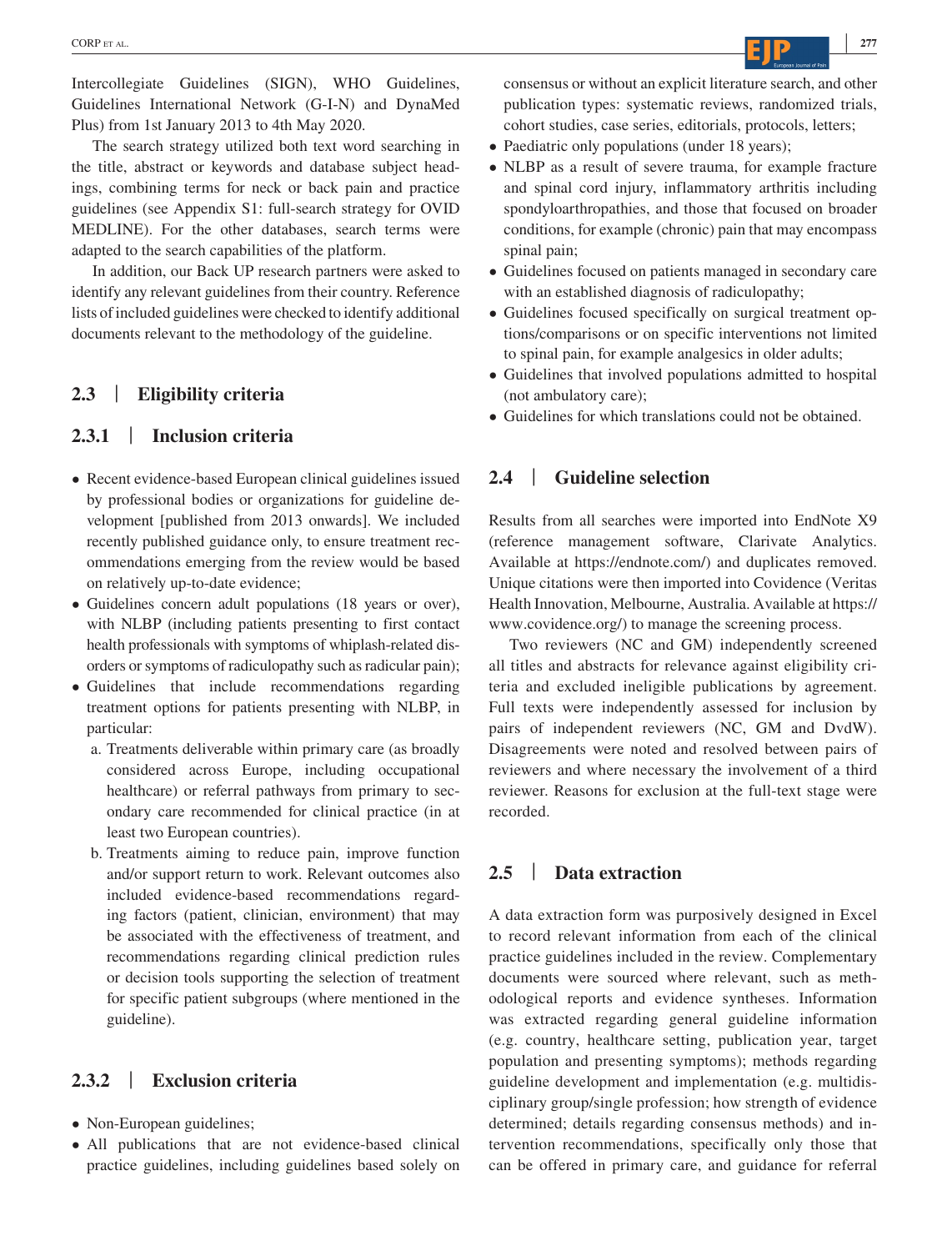(e.g. [strength of] recommendations, any details regarding subgroups).

One reviewer extracted data from each guideline; in the case of guidelines in English, this was independently checked by a second reviewer with any disagreements resolved through discussion. For non-English guidelines, no independent check with a second experienced reviewer was feasible within the timeline of conducting this review.

## **2.6** | **Assessment of guideline quality**

The AGREE II (Appraisal of Guidelines Research and Evaluation) reporting checklist was used to critically appraise guidelines (Brouwers et al., 2010a). Internationally, this is the most widely used tool for assessing guideline quality (Siering et al., 2013), with good construct validity and reliability (Brouwers et al., 2010b, 2010c). The instrument focuses on guideline development and reporting and consists of 23 items addressing 6 domains (1. Scope and purpose; 2. Stakeholder involvement; 3. Rigour of development; 4. Clarity of presentation; 5. Applicability and 6. Editorial independence). Each item is rated on a 7-point Likert scale from 1 (Strongly disagree) to 7 (Strongly agree). In addition, there are two final items that ask appraisers to give an overall judgement in light of ratings given for the 23 items.

The web-based platform My AGREE PLUS ([https://](https://www.agreetrust.org/my-agree/) [www.agreetrust.org/my-agree/](https://www.agreetrust.org/my-agree/)) was used to complete appraisals online, based on the user manual. Each item is presented for scoring alongside detailed guidance on how to score the item, including where to find relevant information and what to consider when deciding on the score for each item.

Critical appraisal was conducted concurrent to data extraction by the same reviewer(s). One reviewer appraised each guideline; in the case of guidelines in English, this was independently checked by a second reviewer with any disagreements resolved through discussion. For non-English guidelines no independent check was feasible.

No set thresholds exist for determining high-/low-quality guidelines, however, AGREE II guidance suggests users decide these according to their specific context (AGREE Next Steps Consortium, 2017). On the basis of the examples given in the AGREE II user manual, and with reference to previous studies (Bouwmeester et al., 2009; Lin et al., 2020), we considered guidelines to be of high quality if AGREE II Domain 3, that is 'Rigour of development' scored at least 70%, and the remaining five domains, along with the overall assessment, scored at least 50%.

## **2.7** | **Synthesis of guidelines and identification of consistent recommendations**

All recommendations extracted from the included guidelines were collated based on the way the treatment option was described in/translated from the guideline and then grouped according to treatment theme. Tables were drawn up to present all the recommendations, alongside details regarding the context of the guideline (i.e. professional organization(s), country and target population/diagnostic classification). Members of the review team, which included researchers with academic and clinical expertise in musculoskeletal pain, were presented with these tables for review. Following discussion of the many very specific intervention options, for example different forms of exercise, nuanced and/or inconsistently used terms and translation anomalies/country-specific terminology (often reported in only 1 or 2 guidelines), interventions were merged by treatment type/modality. A general practitioner (physician) was invited to review the recommendations relating to medications specifically and undertook a similar process of refining the grouping of treatment options.

The direction (*i.e*. for, against or open) and strength of recommendations were harmonized, taking into consideration the array of methods and terminologies used across included guidelines (see Appendix S2). The resulting nomenclature enables the reader to distinguish between strong or weak recommendations based on a formal grading system, for example GRADE; those where no formal grading system was applied and recommendations based on consensus/expert opinion. Treatment or referral options for which a recommendation was formulated in one guideline only, were not further considered.

To summarize and synthesize the direction and strength of recommendations across guidelines, a set of criteria was devised and followed, such that:

- **Strong FOR/AGAINST recommendation** (should do/ should not do): consistent recommendations in at least two high-quality guidelines from different countries (at least one guideline of which reports a 'strong' *i.e*.// or XX recommendation).
- **Moderate FOR/AGAINST recommendation** (could do/ could not do): consistent recommendations in at least one high quality (where the recommendation is not based on expert opinion *i.e.*  $O +$  or  $O$ -) and if only one high quality, then one or more low-quality guidelines.
- **Weak FOR/AGAINST recommendation:** recommendations from high-quality guidelines but based on expert opinion only and/or recommendations from multiple low-quality guidelines.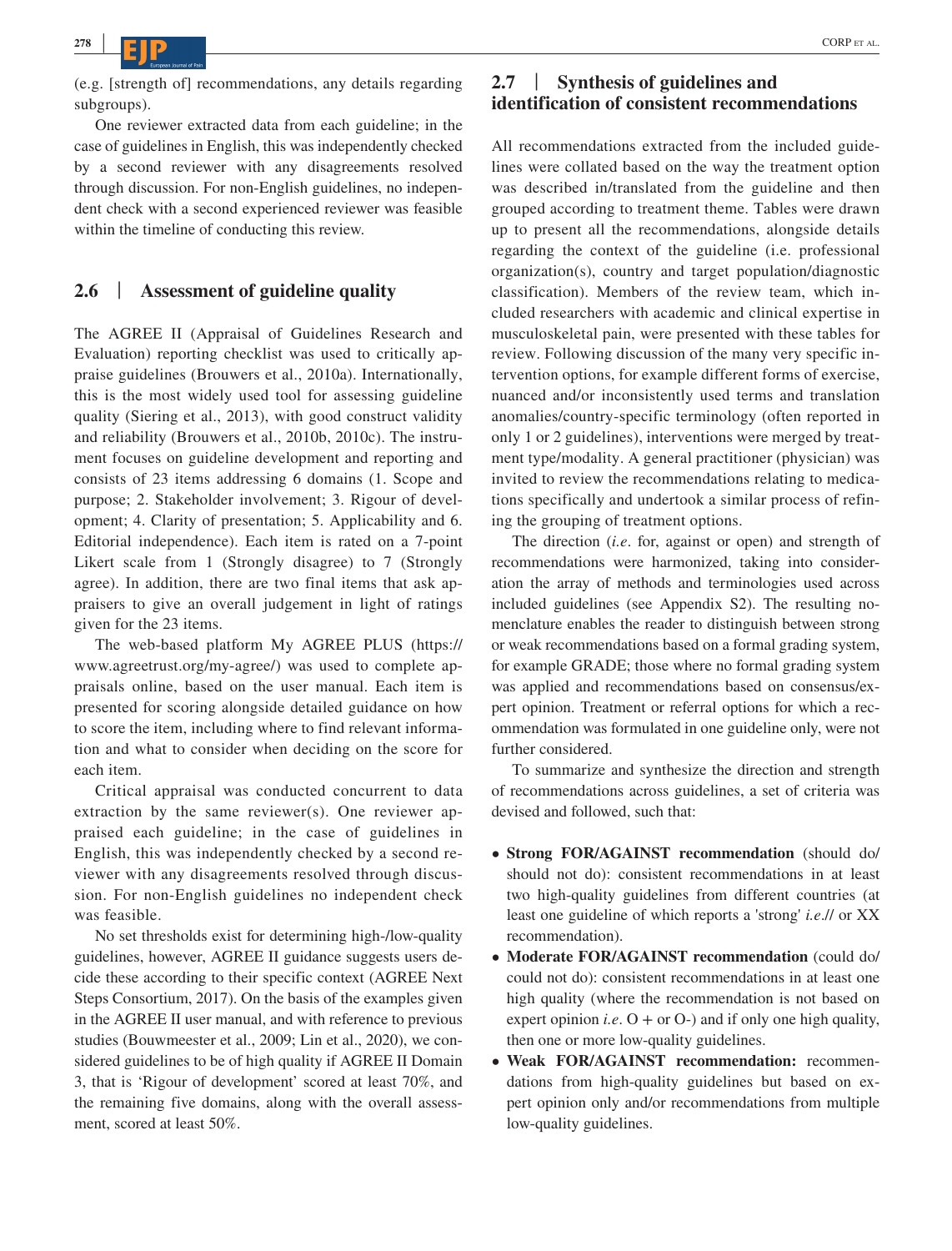- **Inconsistent**: inconsistent recommendations from guidelines of high quality (for/against).
- **Inconclusive**: open/uncertain recommendations only, or recommendations from low-quality guidelines are inconsistent.

## **3** | **RESULTS**

#### **3.1** | **Guideline selection**

The systematic search resulted in 3,941 unique citations, from which 17 clinical practice guidelines (CPGs) were identified (Figure 1) and included in this evidence synthesis (Bier et al., 2016; Bons et al., 2017; BÄK et al., 2017; Glocker et al., 2018; Kassolik et al., 2017; Monticone et al., 2013; NICE, 2016; Pohl et al., 2018; Regione Toscana, 2015; Schaafstra et al., 2015; SFMT, 2013; Staal et al., 2017; Sundhedsstyrelsen, 2015; 2016a, 2016b, 2016c; van Wambeke et al., 2017).

### **3.2** | **Guideline characteristics**

An overview of characteristics of included CPGs and the methods used in their development and implementation is presented in Table 1, with guideline-specific details provided in Appendices S3 & S4. The 17 contemporary CPGs originate from eight European countries (Belgium, Denmark, France, Germany, Italy, The Netherlands, Poland and the UK). The majority address low back pain and/or radicular pain  $(n = 12; 71\%)$ , whereas six  $(35\%)$  are concerned with neck pain and/or radicular pain. Five guidelines (29%) focus specifically on patients presenting with symptoms of radiculopathy. Three of these guidelines (Schaafstra et al., 2015; Sundhedsstyrelsen, 2015; 2016b) are specifically developed



**FIGURE 1** PRISMA Flow Diagram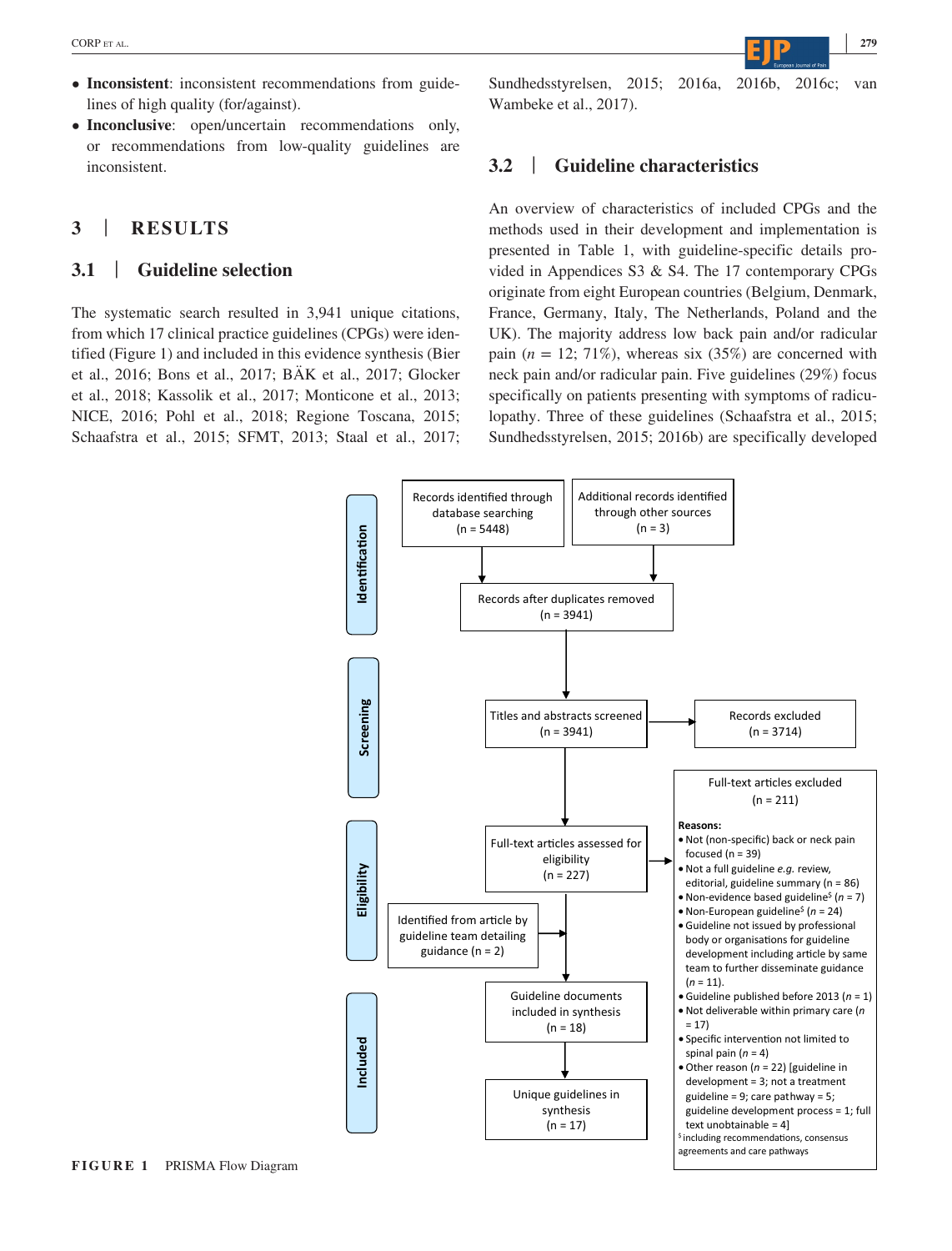| Characteristics of included clinical practice guidelines |
|----------------------------------------------------------|
|                                                          |

| Characteristic                                   | $\mathbf n$    | Reference                                                                                                                                                                                                                                                                    |
|--------------------------------------------------|----------------|------------------------------------------------------------------------------------------------------------------------------------------------------------------------------------------------------------------------------------------------------------------------------|
| Country                                          |                |                                                                                                                                                                                                                                                                              |
| Belgium                                          | $\mathbf{1}$   | van Wambeke et al., 2017                                                                                                                                                                                                                                                     |
| Denmark                                          | 4              | Sundhedsstyrelsen, 2015, 2016a, 2016b, 2016c                                                                                                                                                                                                                                 |
| France                                           | 1              | SFMT, 2013                                                                                                                                                                                                                                                                   |
| Germany                                          | 3              | BÄK et al., 2017; Glocker et al., 2018; Pohl et al., 2018                                                                                                                                                                                                                    |
| Italy                                            | 2              | Monticone et al., 2013; Regione Toscana, 2015                                                                                                                                                                                                                                |
| The Netherlands                                  | 4              | Schaafstra et al., 2015; Bier et al., 2016; Bons et al., 2017; Staal et al., 2017                                                                                                                                                                                            |
| Poland                                           | 1              | Kassolik et al., 2017                                                                                                                                                                                                                                                        |
| UK                                               | 1              | <b>NICE, 2016</b>                                                                                                                                                                                                                                                            |
| <b>Pain site</b>                                 |                |                                                                                                                                                                                                                                                                              |
| Neck                                             | 5              | Monticone et al., 2013; Sundhedsstyrelsen, 2015; Bier et al., 2016; Sundhedsstyrelsen, 2016c; Pohl<br>et al., 2018                                                                                                                                                           |
| Low back                                         | 11             | SFMT, 2013; Regione Toscana, 2015; Schaafstra et al., 2015; NICE, 2016;<br>Sundhedsstyrelsen, 2016a, 2016b; BÄK et al., 2017; Bons et al., 2017; Staal et al., 2017; van Wambeke<br>et al., 2017; Glocker et al., 2018                                                       |
| Neck & low back                                  | $\mathbf{1}$   | Kassolik et al., 2017                                                                                                                                                                                                                                                        |
| Specifically excludes radiculopathy              |                |                                                                                                                                                                                                                                                                              |
| Neck                                             | 1              | Sundhedsstyrelsen, 2016c                                                                                                                                                                                                                                                     |
| Low back                                         | 3              | Sundhedsstyrelsen, 2016a; BÄK, et al., 2017; Bons et al., 2017                                                                                                                                                                                                               |
| <b>Radiculopathy only focus</b>                  |                |                                                                                                                                                                                                                                                                              |
| Neck                                             | $\overline{c}$ | Sundhedsstyrelsen, 2015; Pohl et al., 2018                                                                                                                                                                                                                                   |
| Low back                                         | 3              | Schaafstra et al., 2015; Sundhedsstyrelsen, 2016b; Glocker et al., 2018                                                                                                                                                                                                      |
| Multidisciplinary group or single profession     |                |                                                                                                                                                                                                                                                                              |
| Multidisciplinary                                | 14             | SFMT, 2013; Regione Toscana, 2015; Schaafstra et al., 2015; Sundhedsstyrelsen, 2015; NICE, 2016;<br>Sundhedsstyrelsen, 2016a, 2016b, 2016c; BÄK et al., 2017; Bons et al., 2017; Kassolik et al., 2017;<br>van Wambeke et al., 2017; Glocker et al., 2018; Pohl et al., 2018 |
| Single                                           | 2              | Bier et al., 2016; Staal et al., 2017                                                                                                                                                                                                                                        |
| Not reported                                     | 1              | Monticone et al., 2013                                                                                                                                                                                                                                                       |
| Formal grading of evidence and/or recommendation |                |                                                                                                                                                                                                                                                                              |
| Yes                                              | 13             | Monticone et al., 2013; SFMT, 2013; Regione Toscana, 2015; Sundhedsstyrelsen, 2015, Bier<br>et al., 2016; NICE, 2016; Sundhedsstyrelsen, 2016a, 2016b, 2016c; BÄK et al., 2017; Kassolik<br>et al., 2017; Staal et al., 2017; van Wambeke et al., 2017; Pohl et al., 2018    |
| N <sub>o</sub>                                   | 3              | Schaafstra et al., 2015; Bons et al., 2017; Glocker et al., 2018                                                                                                                                                                                                             |
| Not reported                                     | $\mathbf{1}$   | Kassolik et al., 2017                                                                                                                                                                                                                                                        |
| Details of consensus process given               |                |                                                                                                                                                                                                                                                                              |
| Yes                                              | 8              | SFMT, 2013; Schaafstra et al., 2015; NICE, 2016; BÄK et al., 2017; Bons et al., 2017; Glocker<br>et al., 2018; Pohl et al., 2018; van Wambeke et al., 2017                                                                                                                   |
| No                                               | 9              | Monticone et al., 2013; Regione Toscana, 2015; Sundhedsstyrelsen, 2015; Bier et al., 2016;<br>Sundhedsstyrelsen, 2016a, 2016b, 2016c; Kassolik et al., 2017; Staal et al., 2017                                                                                              |
| <b>Includes recommendations regarding</b>        |                |                                                                                                                                                                                                                                                                              |
| Future revision                                  | 10             | Sundhedsstyrelsen, 2015; NICE, 2016; Sundhedsstyrelsen, 2016a, 2016b, 2016c; BÄK, et al., 2017;<br>Staal et al., 2017; van Wambeke et al., 2017; Glocker et al., 2018; Pohl et al., 2018                                                                                     |
| Evaluation of red flags                          | 12             | Monticone et al., 2013; SFMT, 2013; Regione Toscana, 2015; Schaafstra et al., 2015; Bier et al., 2016;<br>NICE, 2016; BÄK et al., 2017; Staal et al., 2017; van Wambeke et al., 2017; Bons et al., 2017; Glocker<br>et al., 2018; Pohl et al., 2018                          |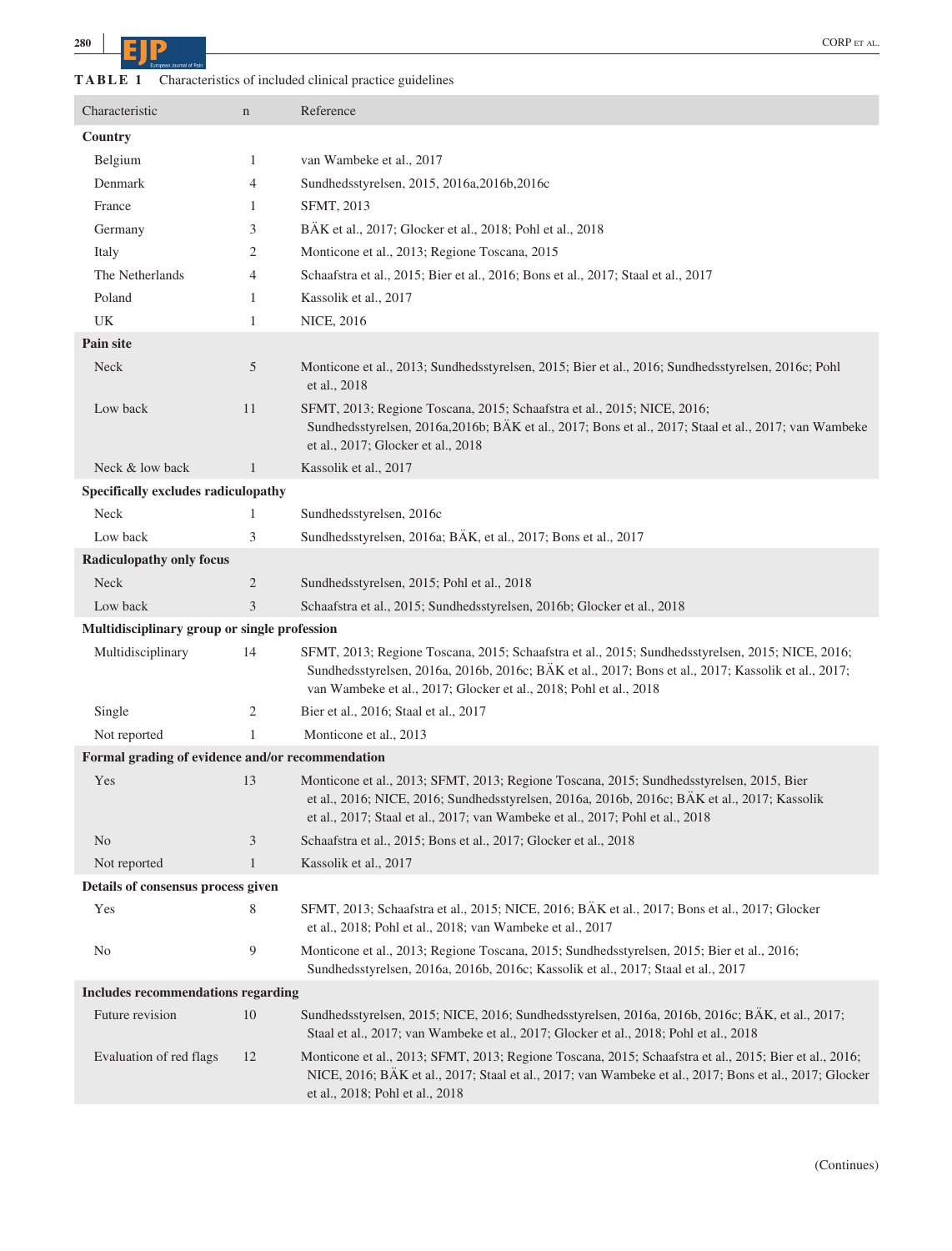#### **TABLE 1** (Continued)



| Characteristic                     | $\mathbf n$ | Reference                                                                                                                                                                                                                                                           |
|------------------------------------|-------------|---------------------------------------------------------------------------------------------------------------------------------------------------------------------------------------------------------------------------------------------------------------------|
| Evaluation of yellow<br>flags      | 10          | SFMT, 2013; Regione Toscana, 2015; Bier et al., 2016; NICE, 2016; BÄK et al., 2017; Bons<br>et al., 2017; Staal et al., 2017; van Wambeke et al., 2017; Pohl et al., 2018; Glocker et al., 2018                                                                     |
| Evaluation of blue/<br>black flags | 7           | SFMT, 2013; Regione Toscana, 2015; Bier et al., 2016; BAK, et al., 2017; Bons et al., 2017; Staal<br>et al., 2017; van Wambeke et al., 2017                                                                                                                         |
| Diagnosis                          | 12          | Monticone et al., 2013; SFMT, 2013; Regione Toscana, 2015; Schaafstra et al., 2015; Bier et al., 2016;<br>NICE, 2016; BAK et al., 2017; Bons et al., 2017; Kassolik et al., 2017; Staal et al., 2017; Pohl<br>et al., 2018; Glocker et al., 2018                    |
| Planning of care                   | 14          | Monticone et al., 2013; Bier et al., 2016; Pohl et al., 2018; Sundhedsstyrelsen, 2015, 2016a, 2016b,<br>2016c; BAK et al., 2017; Bons et al., 2017; NICE, 2016; Regione Toscana, 2015; Schaafstra<br>et al., 2015; Staal et al., 2017; van Wambeke et al., $2017^a$ |
| Practitioner education             | 8           | Sundhedsstyrelsen, 2015; Regione Toscana, 2015; Sundhedsstyrelsen, 2016a, 2016b, 2016c; NICE,<br>2016; van Wambeke et al., $2017^{\circ}$ ; Pohl et al., $2018$                                                                                                     |
| Organization & policy              | 5           | SFMT, 2013; Regione Toscana, 2015; BAK et al., 2017; Bons et al., 2017; van Wambeke et al., 2017 <sup>a</sup>                                                                                                                                                       |

a subsequent clinical pathway developed that addressed this issue (Jonckheer et al., 2017)

for the management of radiculopathy in general practice or primary care. The two other guidelines were designed for healthcare professionals responsible for the management of acute lumbar (Glocker et al., 2018) or cervical (Pohl et al., 2018) radiculopathy in any ambulant, outpatient or secondary care setting. Conversely, three CPGs (18%) explicitly exclude radiculopathy.

A large majority of CPGs were developed by multidisciplinary groups  $(n = 14, 82\%)$ , employed formal grading of evidence and/or recommendations (*n* = 13, 76%). Just over half the guidelines detailed timeframes for future revisions  $(n = 10, 59\%)$ , whereas just under half detailed or undertook a consensus process  $(n = 8, 47\%)$ .

In addition to treatment recommendation most guidelines addressed planning of care  $(n = 14, 82\%)$ , diagnostic assessment (*n* = 12, 71%), evaluation of red (*n* = 12, 71%) and/or yellow (psychosocial,  $n = 10, 59\%$ ) flags. Conversely, less than half the guidelines detailed the evaluation of blue/black flags, that is blue: individuals' perceptions of work-related factors and the relationship between work and health, black: system-level factors (context, work environment, policies)  $(n = 7, 41\%)$ , practitioner education  $(n = 8, 47\%)$  or organization and policy implications  $(n = 5, 29\%)$ .

#### **3.3** | **Quality appraisal**

The AGREE II domain scores for each guideline are presented in Table 2, along with our designation of the overall quality, that is high/low based on domain scores. Notably, one guideline (Kassolik et al., 2017) was not rated highly on any of the domains, achieving at its best 44% for clarity of presentation. With the exception of this guideline, the remaining 16/17 CPGs were all highly rated, achieved at least 50% of the maximum possible score, for Domains 1 (scope and purpose) and 4 (clarity of presentation). Conversely, a minority of CPGs  $(n = 7, 41\%)$  achieved high ratings for Domain 5 (applicability). Domains 2 (stakeholder involvement) and 6 (Editorial independence), together with overall assessment score, were each reported to a high quality in a large majority of studies  $(n = 14, 82\%)$ . Domain 3 (rigour of development) with its higher cut-off point of 70% determining high quality was achieved by just over half the CPGs  $(n = 9, 53\%)$ .

Seven CPGs (41%) were considered high-quality overall: 2 focused on neck pain, both Danish (Sundhedsstyrelsen, 2015; 2016c) and 5 on low back pain including 1 Belgian, 1 UK, 2 Danish and 1 German (BÄK et al., 2017; NICE, 2016; Sundhedsstyrelsen, 2016a; 2016b; van Wambeke et al., 2017), (Table 2 and Appendices S5 & S6).

## **3.4** | **Consistency of CPG recommendations for neck pain**

Six guidelines provided treatment recommendations for neck pain (Bier et al., 2016; Kassolik et al., 2017; Monticone et al., 2013; Pohl et al., 2018; Sundhedsstyrelsen, 2015; 2016c). Appendix S5 details the specific treatment options or intervention modalities identified in each guideline together with the direction and strength of each recommendation. In total, recommendations were provided that covered a wide range of treatment options: reassurance; advice and education; medication; injection/infiltration; acupuncture; thermotherapy; manual therapy; exercise therapy; postural therapy; traction; electrotherapy; orthotics; ergonomic interventions; taping/strapping; psychological interventions; multidisciplinary treatments; referral for imaging and referral for specialist opinion; plus a disparate group of interventions that were labelled 'miscellaneous'.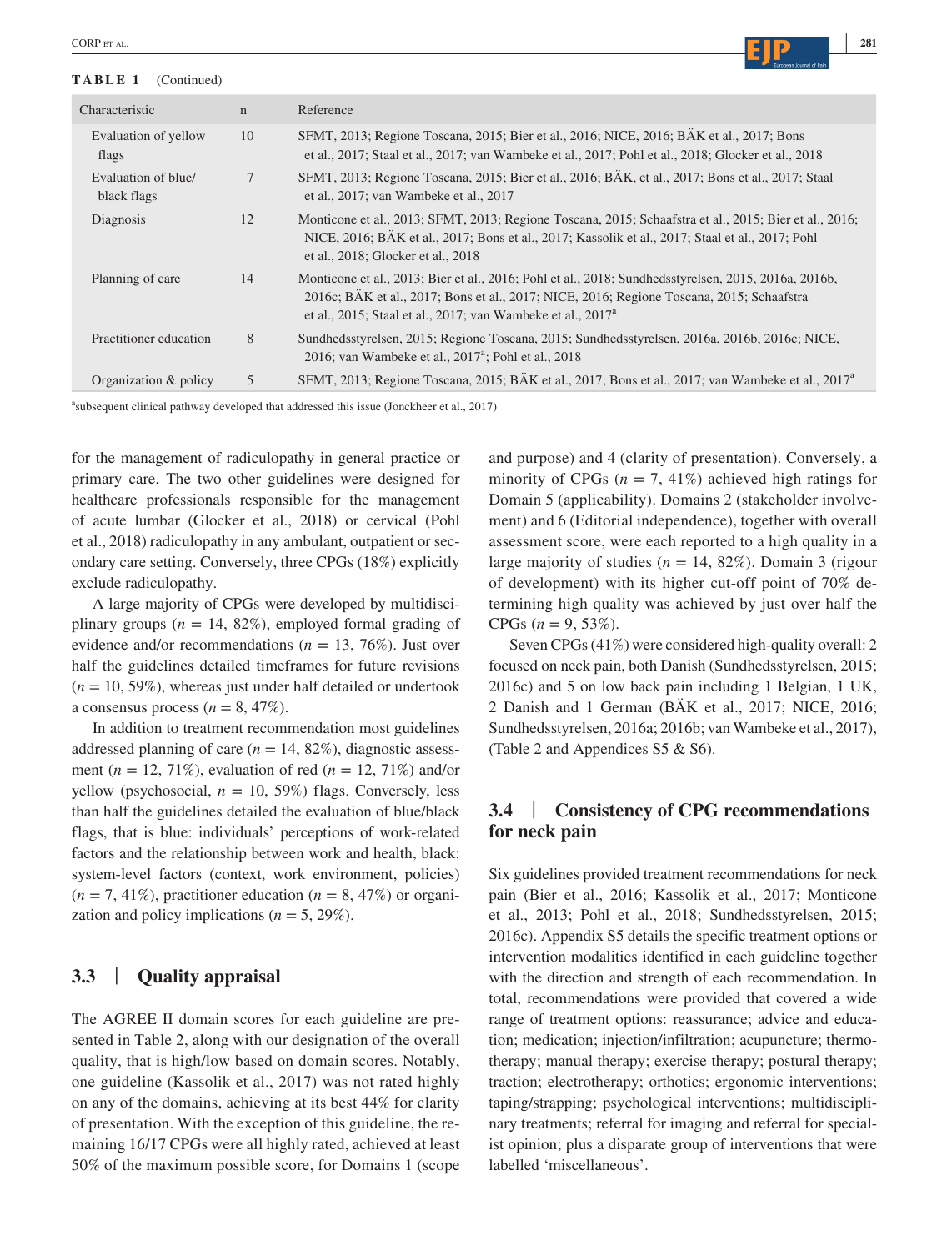|                                             | Domain 1        |                    |             |              |               | Domain 6.        | Overall    |                                                                        |                 |
|---------------------------------------------|-----------------|--------------------|-------------|--------------|---------------|------------------|------------|------------------------------------------------------------------------|-----------------|
|                                             |                 | Domain 2.          | Domain 3.   | Domain 4.    |               |                  |            |                                                                        | Quality         |
|                                             | Scope and       | <b>Stakeholder</b> | Rigour of   | Clarity of   | Domain 5.     | <b>Editorial</b> | quality of | Guideline                                                              | (high/          |
| Guideline                                   | Purpose         | Involvement        | Development | Presentation | Applicability | In-dependence    | guideline  | recommended for use                                                    | $\log$          |
| Neck pain only                              |                 |                    |             |              |               |                  |            |                                                                        |                 |
| Bier et al., 2016                           | 72%             | 94%                | 52%         | 67%          | $38\%$        | 50%              | 67%        | Yes                                                                    | $_{\rm Low}$    |
| Monticone et al., 2013                      | $\mathbf{50\%}$ | 33%                | $38\%$      | $100\%$      | $0\%$         | $50\%$           | 33%        | Yes, with                                                              | $_{\text{Low}}$ |
|                                             |                 |                    |             |              |               |                  |            | modifications <sup>a</sup>                                             |                 |
| Pohl et al., 2018                           | 61%             | 72%                | $54\%$      | 89%          | 17%           | 92%              | 50%        | $\overline{a}$                                                         | $_{\rm Low}$    |
| Sundhedsstyrelsen,<br>2015                  | $78\%$          | 67%                | 71%         | 72%          | 58%           | 83%              | 67%        | modifications <sup>a</sup><br>Yes, with                                | High            |
| Sundhedsstyrelsen,<br>2016c                 | $89\%$          | 72%                | 75%         | 67%          | 63%           | 83%              | 83%        | Yes                                                                    | High            |
| Back pain only                              |                 |                    |             |              |               |                  |            |                                                                        |                 |
| BÄK et al., 2017                            | 89%             | 89%                | 77%         | 94%          | 79%           | 75%              | 83%        | Yes                                                                    | High            |
| Bons et al., 2017                           | 72%             | 78%                | $81\%$      | 61%          | 29%           | $\mathbf{83}\%$  | 83%        | Yes                                                                    | $_{\rm Low}$    |
| Glocker et al., 2018                        | 72%             | $44\%$             | 44%         | 56%          | 21%           | $100\%$          | 33%        | $\rm \stackrel{\circ}{\rm \stackrel{\circ}{\rm \scriptscriptstyle M}}$ | $_{\rm Low}$    |
| NICE, 2016                                  | $100\%$         | 78%                | 79%         | 94%          | 79%           | 58%              | 83%        | Yes                                                                    | High            |
| Regione Toscana, 2015                       | 83%             | 78%                | 48%         | $100\%$      | 25%           | 17%              | 50%        | $\text{modifications}^a$<br>Yes, with                                  | $_{\rm Low}$    |
| Schaafstra et al., 2015                     | 72%             | 78%                | 65%         | 50%          | 29%           | 83%              | $50\%$     | modifications <sup>a</sup><br>Yes with                                 | $_{\text{Low}}$ |
| <b>SFMT, 2013</b>                           | 89%             | 72%                | 65%         | $100\%$      | 13%           | $100\%$          | 83%        | Yes                                                                    | $_{\text{Low}}$ |
| Staal B. et al., 2017                       | 83%             | 83%                | 77%         | 94%          | 33%           | 42%              | 67%        | modifications <sup>a</sup><br>Yes with                                 | $_{\text{Low}}$ |
| Sundhedsstyrelsen,<br>2016a                 | 78%             | 67%                | 71%         | 61%          | 63%           | 83%              | 67%        | modifications <sup>a</sup><br>Yes, with                                | High            |
| Sundhedsstyrelsen,<br>2016b                 | 89%             | 72%                | 79%         | 72%          | 63%           | 83%              | 83%        | $\mathbf{Yes}$                                                         | High            |
| van Wambeke et al.,<br>2017                 | $100\%$         | 83%                | 92%         | 94%          | 71%           | $100\%$          | $100\%$    | $\mathbf{Yes}$                                                         | High            |
| Kassolik et al., 2017<br>Neck and back pain | $39\%$          | 22%                | $4\%$       | 44%          | $8\%$         | 42%              | 33%        | $\mathsf{S}^{\mathsf{O}}$                                              | $_{\rm Low}$    |

Onality amousal of onidelines:  $\triangle$ GREE II domain scores  $(\%)$  and onality assessment. Cells in green indicate domain attained 'high' rating.

CORP ET AL.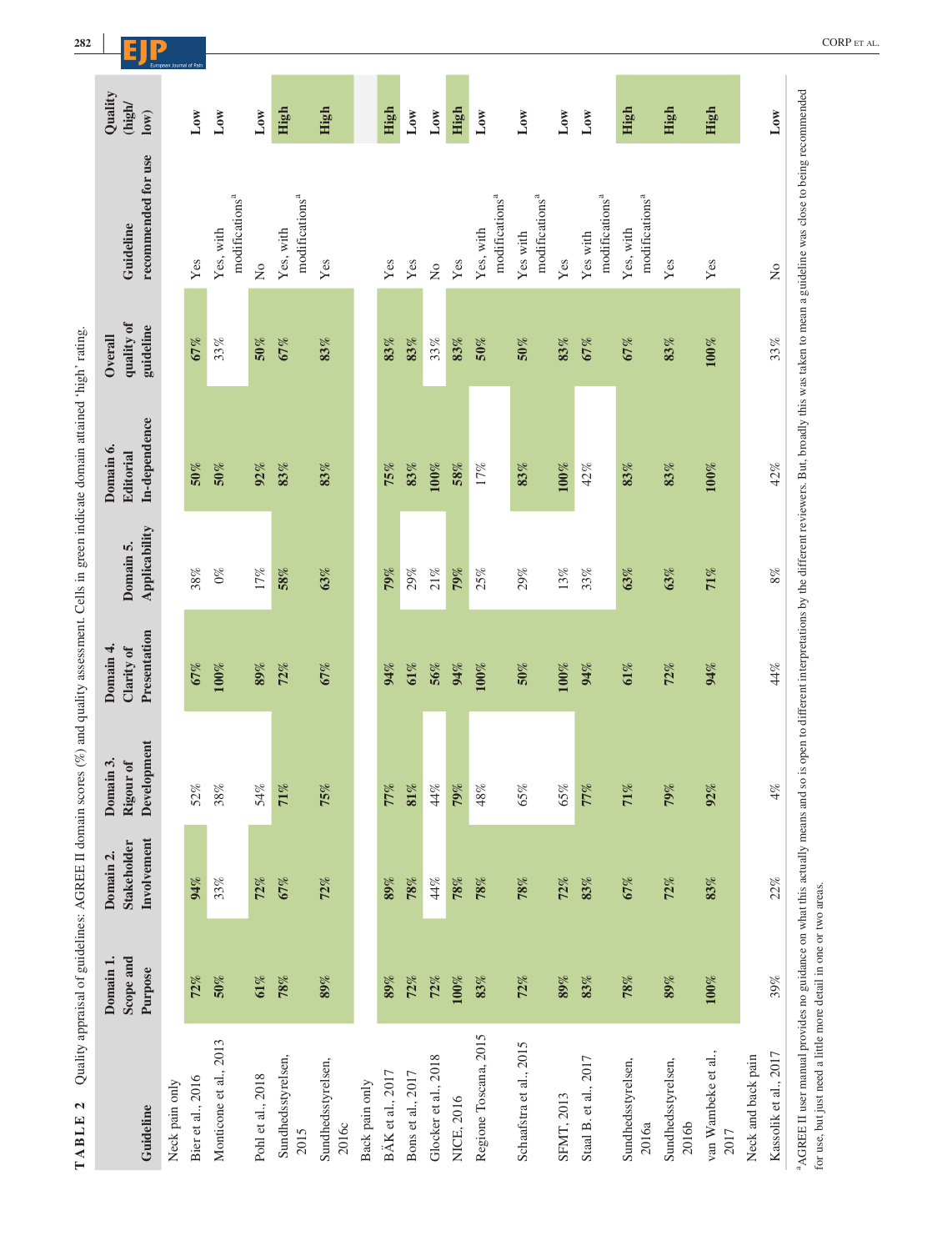|                                                | No. guidelines | Recommendations by guideline quality |                                                                    |                                    |                                                                                                      |
|------------------------------------------------|----------------|--------------------------------------|--------------------------------------------------------------------|------------------------------------|------------------------------------------------------------------------------------------------------|
| Intervention                                   | (countries)    | qualit<br><b>HIGH</b>                | LOW quality                                                        | Overall strength of recommendation | Comments                                                                                             |
| <b>FOR</b>                                     |                |                                      |                                                                    |                                    |                                                                                                      |
| Reassurance                                    | 3(3)           | $1x0+$                               | $1x /; 1x /$ *                                                     | Weak FOR                           |                                                                                                      |
| Advice and Education                           | 5(5)           | $1x$ O +                             | For: $1 \times l$ ; $1 \times l$ ; $1 \times l^*$<br>Against: 1x X | Weak FOR                           |                                                                                                      |
| Remain active (advice)                         | 2(2)           | $1x0+$                               | $1x/$                                                              | Weak FOR                           |                                                                                                      |
| Encourage exercise (advice)                    | 3(3)           | $1x0+$                               | $1\times l;$ $1\times l^*$                                         | Weak FOR                           |                                                                                                      |
| Analgesics incl. for<br>neuropathic pain       | 2(2)           |                                      | $1\times$ //; $1\times$ /*                                         | Weak FOR                           |                                                                                                      |
| Paracetamol                                    | 2(2)           | $1x0+$                               | $1\times$ /                                                        | Weak FOR                           |                                                                                                      |
| <b>NSAIDs</b>                                  | 4(3)           | $2x$ O +                             | $1\times$ /; $1\times$ /*                                          | Weak FOR                           | Short-term use                                                                                       |
| Opioids including tramadol                     | 2(1)           | $2x$ O +                             |                                                                    | Weak FOR                           | Short-term use                                                                                       |
| Topical medications incl.<br><b>NSAIDs</b>     | 2(2)           | $1\times$ /                          | $1\times$ /*                                                       | Moderate FOR                       |                                                                                                      |
| Manual therapy + other<br>treatment            | 3(3)           | $1\times$ /                          | $1x$ // & $f$ ; $1x$ / & $0+$                                      | Moderate FOR                       |                                                                                                      |
| Exercise programs/therapy                      | 5(5)           | $1x/\&0+$                            | $2x/l$ ; $1x/l$ ; $1x/k$                                           | Moderate FOR                       |                                                                                                      |
| Exercise therapy + other<br>treatment          | 2(2)           | $1\times$ /                          | $1x$ //                                                            | Moderate FOR                       |                                                                                                      |
| Psychological therapies                        | 3(3)           |                                      | $1x$ /; $1x$ /*; $1x$ O+                                           | Weak FOR SPECIFIC SUBGROUPS        | problems, psychosocial risks,<br>or complex, persistent pain<br>For specific cases: mood<br>problems |
| Multidisciplinary treatment                    | 2(2)           |                                      | 2x/                                                                | Weak FOR SPECIFIC SUBGROUPS        | For those with more complex or<br>persistent pain                                                    |
| MIXED <i>i.e.</i> inconsistent or inconclusive |                |                                      |                                                                    |                                    |                                                                                                      |
| Thermotherapy                                  | 2(2)           |                                      | Against: 1x X*<br>For: $1\times$ /*                                | Inconclusive                       |                                                                                                      |
| Manual therapies                               | 5(4)           | Mixed: $1x / & 0$<br>Against: $1x X$ | For: $2 \times H$ ; $1 \times I^*$                                 | Inconsistent                       |                                                                                                      |
|                                                |                |                                      |                                                                    |                                    | (Continues)                                                                                          |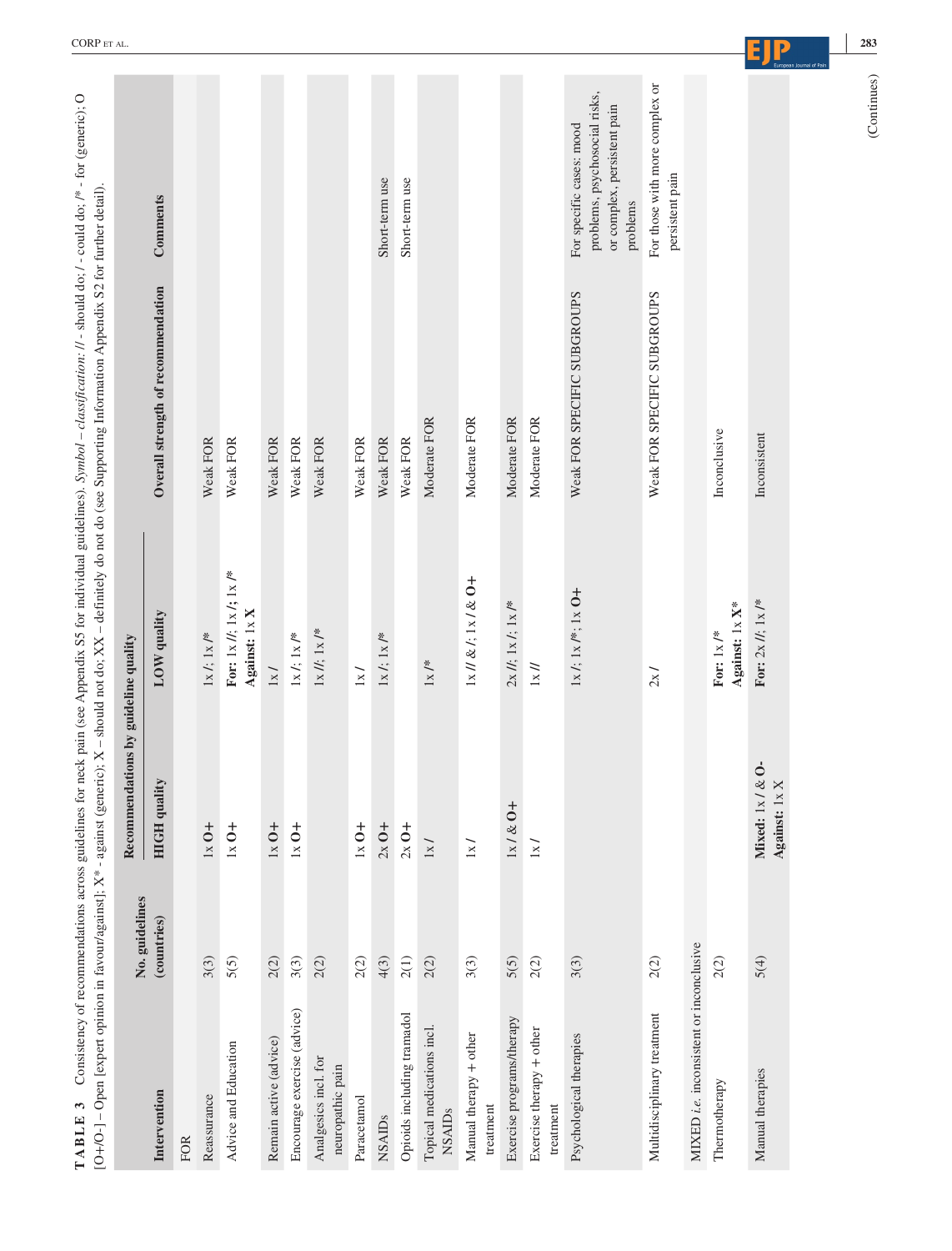| (Continued)<br>$\omega$<br>TABLE                                                     |                |                                                                          |                                                                                                 |                                                                                                         |                                                                                                                                  |
|--------------------------------------------------------------------------------------|----------------|--------------------------------------------------------------------------|-------------------------------------------------------------------------------------------------|---------------------------------------------------------------------------------------------------------|----------------------------------------------------------------------------------------------------------------------------------|
|                                                                                      | No. guidelines | Recommendations by guideline quality                                     |                                                                                                 |                                                                                                         |                                                                                                                                  |
| Intervention                                                                         | (countries)    | <b>HIGH qualit</b>                                                       | LOW quality                                                                                     | Overall strength of recommendation                                                                      | Comments                                                                                                                         |
| Traction                                                                             | 3(3)           | For: $1x/$                                                               | Mixed: $1x$ O + & $X^*$<br>Against: 1x X                                                        | Inconclusive                                                                                            | (Sundhedsstyrelsen, 2015),<br>Grade III, profile D (Bier<br>For specific cases:<br>radiculopathy<br>et al., 2016)                |
| Electrotherapies                                                                     | 4(4)           |                                                                          | Mixed: $1x / \& O + \& X$ ; $1 x$<br>Against: 1x XX; 1x X*<br>$\mathcal{V}^*\ \&\ \mathbf{X}^*$ | Inconclusive                                                                                            |                                                                                                                                  |
| Cervical orthoses                                                                    | 4(4)           |                                                                          | Mixed: $1x$ O + & $X^*$<br>Against: $2x$ O-<br>For: $1 \times l^*$                              | Inconclusive                                                                                            | profile D (Bier et al., 2016), or<br>short-term in cases of severe<br>For specific cases: Grade III,<br>pain (Pohl et al., 2018) |
| Acupuncture/dry needling                                                             | 4(3)           | Against: $1 \times 0$ -<br>For: $1x/$                                    | Against: 1x X*<br>For: $1 \times \textit{II}$                                                   | Inconsistent                                                                                            |                                                                                                                                  |
| Imaging                                                                              | 2(2)           |                                                                          | Against $1 \times X^*$<br>For: $1 \times II$                                                    | Inconclusive                                                                                            |                                                                                                                                  |
| Single guideline recommendation - in favour of: O+, /*, / or //                      |                |                                                                          |                                                                                                 |                                                                                                         |                                                                                                                                  |
| Avoid movement that provokes radiating pain or<br>other symptoms in the arm (advice) |                | Electrotherapies + active treatment                                      |                                                                                                 | Encourage patient to contact GP, psychologist or psychosomatic therapist                                |                                                                                                                                  |
| Psychosocial aspects that delay recovery (advice)                                    |                | Kinesiology tape                                                         |                                                                                                 | Workplace interventions                                                                                 |                                                                                                                                  |
| Continue/return to work (advice)                                                     |                | Cervical cushion/pillow                                                  |                                                                                                 | Referral to GP and/or occupational health officer                                                       |                                                                                                                                  |
| Work-related/occupational advice                                                     |                | <b>Bioptron</b> lamps                                                    |                                                                                                 | Referral to GP or referring specialist                                                                  |                                                                                                                                  |
| Thermotherapy + other treatment                                                      |                | lamps<br>Ledotherapy 1                                                   |                                                                                                 | Referral to physical therapist specialized in worker rehabilitation                                     |                                                                                                                                  |
| Steroids                                                                             |                | Infra-red lamps                                                          |                                                                                                 | Referral to occupational health and safety service                                                      |                                                                                                                                  |
| (transforaminal route with imaging)<br>Spinal epidural steroid injection             |                | special water-pearling inserts or ozone<br>Bath salts with mud extracts, |                                                                                                 | Referral to occupational health officer or a physical therapist specialised in<br>worker rehabilitation |                                                                                                                                  |
| Postural re-education                                                                |                | Magnetic mattress                                                        |                                                                                                 | Referral to surgeon/surgery                                                                             |                                                                                                                                  |
| Single guideline recommendation - against: $O$ -, $X^*$ , $X$ or $XX$                |                |                                                                          |                                                                                                 |                                                                                                         |                                                                                                                                  |
| Bed rest (advice) [1-2 days, selected cases only]                                    |                | Written information (advice)                                             |                                                                                                 |                                                                                                         |                                                                                                                                  |

**CORPETAL** CORPETAL CORPETION CORPETION CORPETION CORPETION CORPETION CORPETION CORPETION CORPETION CORPETION CORPETION CORPETION CORPETION CO. **CORPETION CO.** CORP ET AL.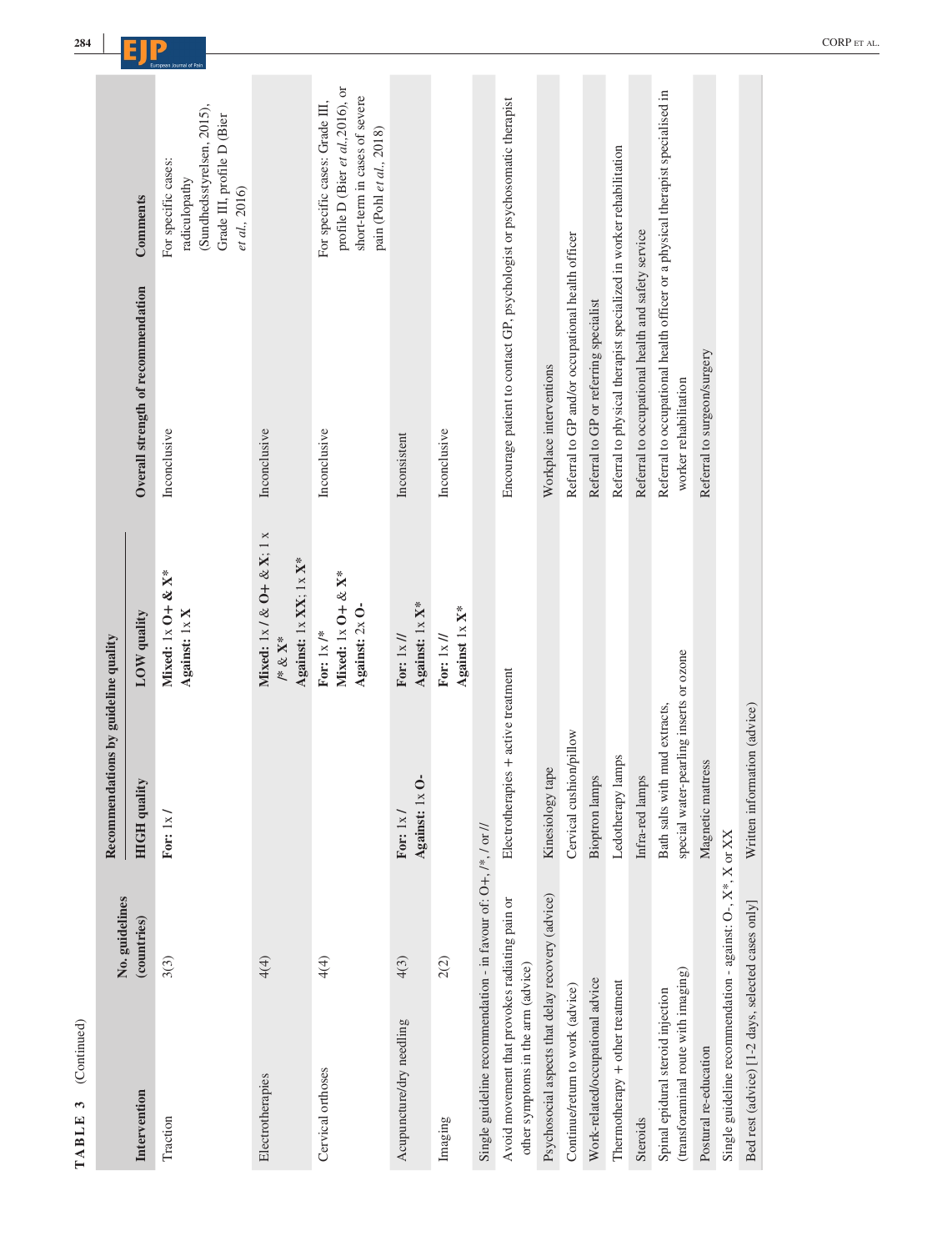In considering the consistency of recommendations across all neck pain CPGs (Table 3), 14 treatment options were supported, whereas recommendations were inconsistent or inconclusive (mixed) regarding the use of seven treatment options. For 26 treatment options, a recommendation was only given in one guideline, and these were not further considered.

Positive (weak to moderate) recommendations from high quality (Sundhedsstyrelsen, 2015; 2016c) or multiple low quality (Bier et al., 2016; Kassolik et al., 2017; Monticone et al., 2013; Pohl et al., 2018) guidelines supported the use of reassurance; advice and education with the specific mention of physical activity and exercise; prescription of oral analgesic medications including for neuropathic pain, and specifically paracetamol, NSAIDs and opioids including tramadol; topical medication; exercise interventions alone or in combination with other treatments and manual therapy in combination with another (exercise) intervention.

Psychological or multimodal (multidisciplinary) interventions were recommended for specific subgroups of patients with neck pain, with either psychosocial risk factors or for those with more persistent neck pain or disability.

Recommendations were inconsistent or inconclusive regarding manual therapies (delivered without additional active treatment); traction; electrotherapies; thermotherapies; cervical orthoses; acupuncture/dry needling and referral for imaging.

## **3.5** | **Consistency of CPG recommendations for low back pain**

Twelve guidelines provided treatment recommendations for back pain (Bons et al., 2017; BÄK et al., 2017; Glocker et al., 2018; Kassolik et al., 2017; NICE, 2016; Regione Toscana, 2015; Schaafstra et al., 2015; SFMT, 2013; Staal et al., 2017; Sundhedsstyrelsen, 2016a, 2016b; van Wambeke et al., 2017). Details regarding the specific treatment options or intervention modalities identified from each guideline can be found in Appendix S6, along with the direction and strength of each recommendation. Similar to guidelines for neck pain, recommendations were provided that covered a wide range of treatment and referral options. For many of these treatment options, the body of evidence underpinning recommendations was larger compared to neck pain, although often still inconsistent or of low quality.

Table 4 presents the summary of recommendations from high- and low-quality guidelines and the overall recommendations derived from our synthesis. A range of treatment options  $(n = 26)$  were only mentioned in one guideline, and these were not considered further. Positive (weak to strong) recommendations from high quality (BÄK et al., 2017; NICE, 2016; Sundhedsstyrelsen, 2016a; 2016b; van Wambeke et al., 2017) or multiple low quality (Bons

et al., 2017; Glocker et al., 2018; Kassolik et al., 2017; Regione Toscana, 2015; Schaafstra et al., 2015; SFMT, 2013; Staal et al., 2017) guidelines supported the use of 14 treatment options, including the following: reassurance; advice and education with specifics for physical activity, exercises and work; manual therapy in combination with active treatment; exercise interventions; group exercise programmes including back schools; psychological therapies including cognitive behavioural interventions as standalone interventions or in combination with exercise; work-based rehabilitation and return to work programmes.

Psychological therapies are mainly recommended for subgroups of patients with increased psychosocial risks, mood problems, or more complex, persistent back pain; whereas referral for surgery is only supported for cases with signs of specific pathology.

Overall, guidelines recommended strongly against the use of more than a couple of days bedrest for patients with low back pain. Referral for imaging is only supported for those with red flags, such as increased risk of fracture, infection, (metastatic) cancer, neurological emergencies including cauda equina syndrome, aortic aneurysm or systemic inflammatory arthritis (detailed in Appendix S7), or deterioration of symptoms. And although mixed, moderate to strong recommendations were also given against the use of paracetamol, anti-depressants, anticonvulsants and muscle relaxants; spinal injections for non-specific LBP; traction; orthoses and a range of applications (e.g. electrotherapies, shortwave, laser).

Recommendations were inconsistent or inconclusive with respect to medication (NSAIDs, opioids; topical); epidural steroid and other injections; acupuncture and manual, postural and thermotherapies.

## **3.6** | **Comparison of CPG recommendations for neck and low back pain**

In order to examine the consistency of CPG recommendations across neck and low back pain, overall strengths of recommendation for each identified intervention (see Tables 3&4), were assessed (Table 5). Despite a larger body of evidence for the effectiveness of treatment for back pain and a larger number of back pain guidelines, recommendations were generally consistent for neck and back pain (Table 5), in particular regarding support for the use of advice and education, reassurance, certain oral and topical pharmacologic treatments (with the exception of paracetamol), exercise interventions, manual therapy when combined with active treatment and psychological interventions. Guidance was also consistent in terms of the limited use of imaging (only for patients with red flags or where imaging is likely to change management), and recommendations against the use of bed rest,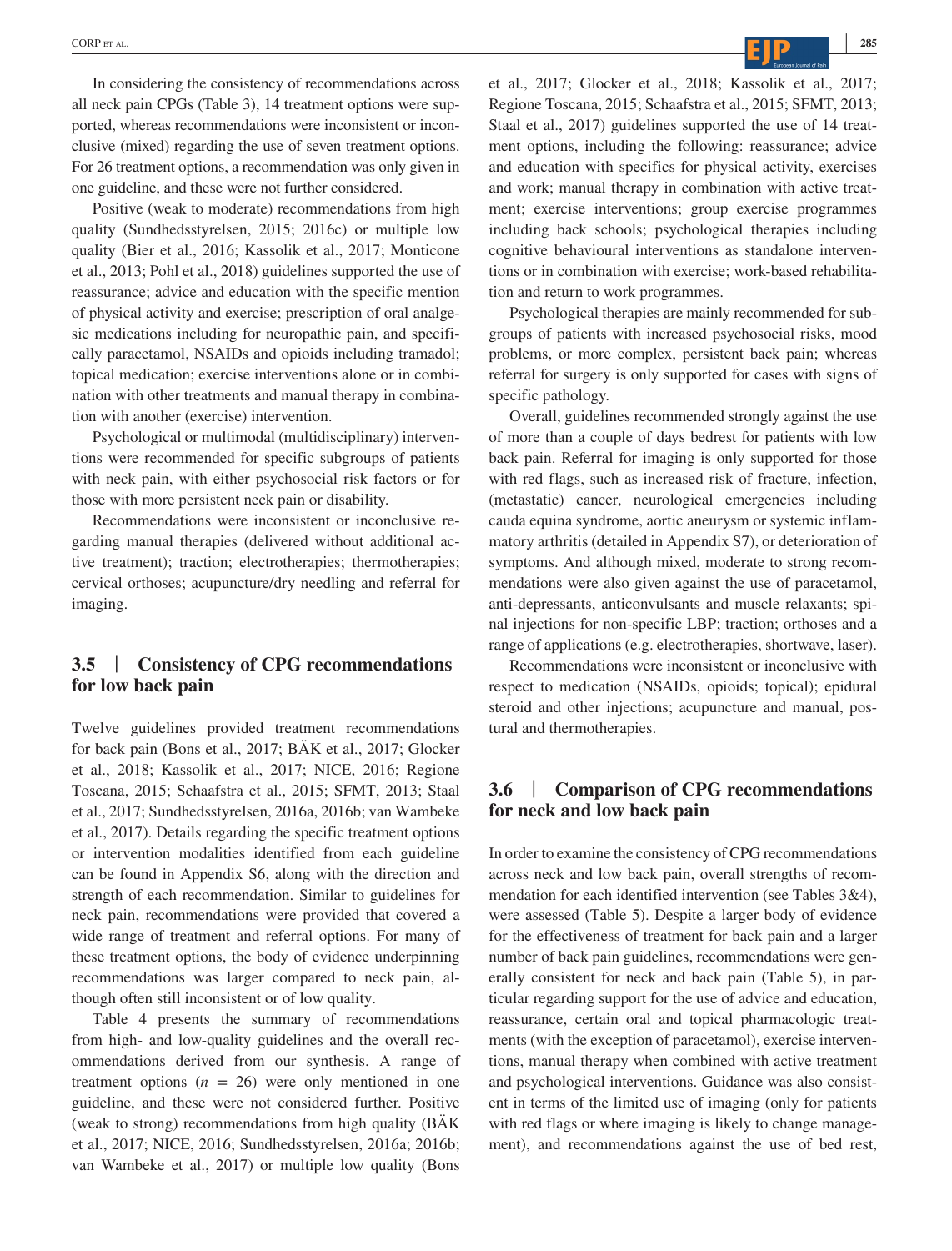|                                                                                                                     |                               |                                                                        |                                                                   | O [O+/O-] - Open [expert opinion in favour/against]; X* - against (generic); X - should not do; XX - definitely do not do (see Supporting Information Appendix S2 for further detail) |                                                                                                                                                                                 |
|---------------------------------------------------------------------------------------------------------------------|-------------------------------|------------------------------------------------------------------------|-------------------------------------------------------------------|---------------------------------------------------------------------------------------------------------------------------------------------------------------------------------------|---------------------------------------------------------------------------------------------------------------------------------------------------------------------------------|
|                                                                                                                     |                               | Recommendations by guideline quality                                   |                                                                   |                                                                                                                                                                                       |                                                                                                                                                                                 |
| Intervention                                                                                                        | No. guidelines<br>(countries) | quality<br><b>HIGH</b>                                                 | LOW quality                                                       | Overall strength of recommendation                                                                                                                                                    | Comments                                                                                                                                                                        |
| <b>FOR</b>                                                                                                          |                               |                                                                        |                                                                   |                                                                                                                                                                                       |                                                                                                                                                                                 |
| Reassurance                                                                                                         | 4(4)                          | $1x$ O+                                                                | $1 \times I\!I$ ; 2x /*                                           | Weak FOR                                                                                                                                                                              |                                                                                                                                                                                 |
| Advice and Education (including<br>individualised)                                                                  | $10(8)$                       | $1 \times$ <i>I</i> : $1 \times$ <i>I</i> : $2 \times$ 0+              | Mixed: $1x$ O + $& 0$<br>For: $1 \times$ <i>I</i> ; $4 \times$ /* | <b>Strong FOR</b>                                                                                                                                                                     |                                                                                                                                                                                 |
| Remain active                                                                                                       | 9(6)                          | $1x \# \& O+; 2x \, h;$<br>$2x O+$                                     | $1x$ // & O+; $3x$ /*                                             | <b>Strong FOR</b>                                                                                                                                                                     |                                                                                                                                                                                 |
| Encourage physical exercise<br>(unsupervised)                                                                       | 7(6)                          | $2x$ O+                                                                | $1 \times H$ ; $1 \times H \& O +$ ; $3 \times I^*$               | Weak FOR                                                                                                                                                                              |                                                                                                                                                                                 |
| Continue/return to work                                                                                             | 2(2)                          |                                                                        | $1x \,    \& O +$ ; $1x \, /^*$                                   | Weak FOR                                                                                                                                                                              |                                                                                                                                                                                 |
| Manual therapy in combination with<br>other treatment                                                               | 4(3)                          | $*0*$<br>2x / 1                                                        | $1x$ /*                                                           | Moderate FOR                                                                                                                                                                          |                                                                                                                                                                                 |
| Exercise programs/therapy                                                                                           | 9(6)                          | Mixed: $1 \times \textit{//} \& O$<br>For: $3x/$                       | Against: 1x XX<br>For: $4x$ /*                                    | Strong FOR                                                                                                                                                                            |                                                                                                                                                                                 |
| Group exercise programmes/back<br>schools                                                                           | 3(3)                          | $x / 80 +$<br>$1x/2$ , $1x$                                            | $1\times$ /*                                                      | Moderate FOR                                                                                                                                                                          |                                                                                                                                                                                 |
| Psychological therapies including<br>behavioural and CBT                                                            | 4(3)                          | $1\times$ //                                                           | $3x$ /*                                                           | Strong FOR SPECIFIC SUBGROUPS                                                                                                                                                         | For specific cases: mood problems,<br>psychosocial risks, or complex,<br>persistent pain problems                                                                               |
| Psychological therapies in combination<br>with other treatment (exercise)                                           | 2(2)                          | 2x/                                                                    |                                                                   | Moderate FOR                                                                                                                                                                          |                                                                                                                                                                                 |
| MBR programs, and multidisciplinary<br>Multidisciplinary treatment including<br>rehabilitation involving work focus | 7(5)                          | $1 \times H$ ; $2 \times I$                                            | For: $2x$ /*; $1x$ O+<br>Mixed: $1x / \& O$                       | Strong FOR SPECIFIC SUBGROUPS                                                                                                                                                         | psychosocial obstacles to recovery.<br>chronic LBP with patient strongly<br>For specific cases: subacute and<br>motivated to resolve and/or                                     |
| Work-based interventions including<br>rehabilitation programmes                                                     | 3(3)                          | 1x/                                                                    | $1\times$ //; $1\times$ // &                                      | Moderate FOR                                                                                                                                                                          |                                                                                                                                                                                 |
| Return to work programmes                                                                                           | 3(3)                          | $1 \times$ $1 \times$ $2 \times$ 0+                                    |                                                                   | <b>Strong FOR</b>                                                                                                                                                                     |                                                                                                                                                                                 |
| To surgeon/surgery                                                                                                  | 8(6)                          | $x$ //; $1x$ /; $1x$<br>st: 1x XX<br>For: 1<br>Again<br>$\ddot{\circ}$ | Mixed: $1 \times 0 + \& 0$<br>Against: 1x X*<br>For: $2x$ /*      | Strong FOR SPECIFIC SUBGROUPS                                                                                                                                                         | indications e.g. cauda equine, severe<br>For specific cases: failure of non-<br>severe persistent pain; specific<br>surgical treatment, moderate/<br>neurological symptoms etc. |

**| CORPETAL** CORPETAL CORPETION CORPETION CORPETION CORPETION CORPETION CORPETION CORPETION CORPETION CORPETION CORPETION CORPETION CORPETION CO. **CORPETION CO.** 

**286**

(Continues) (Continues)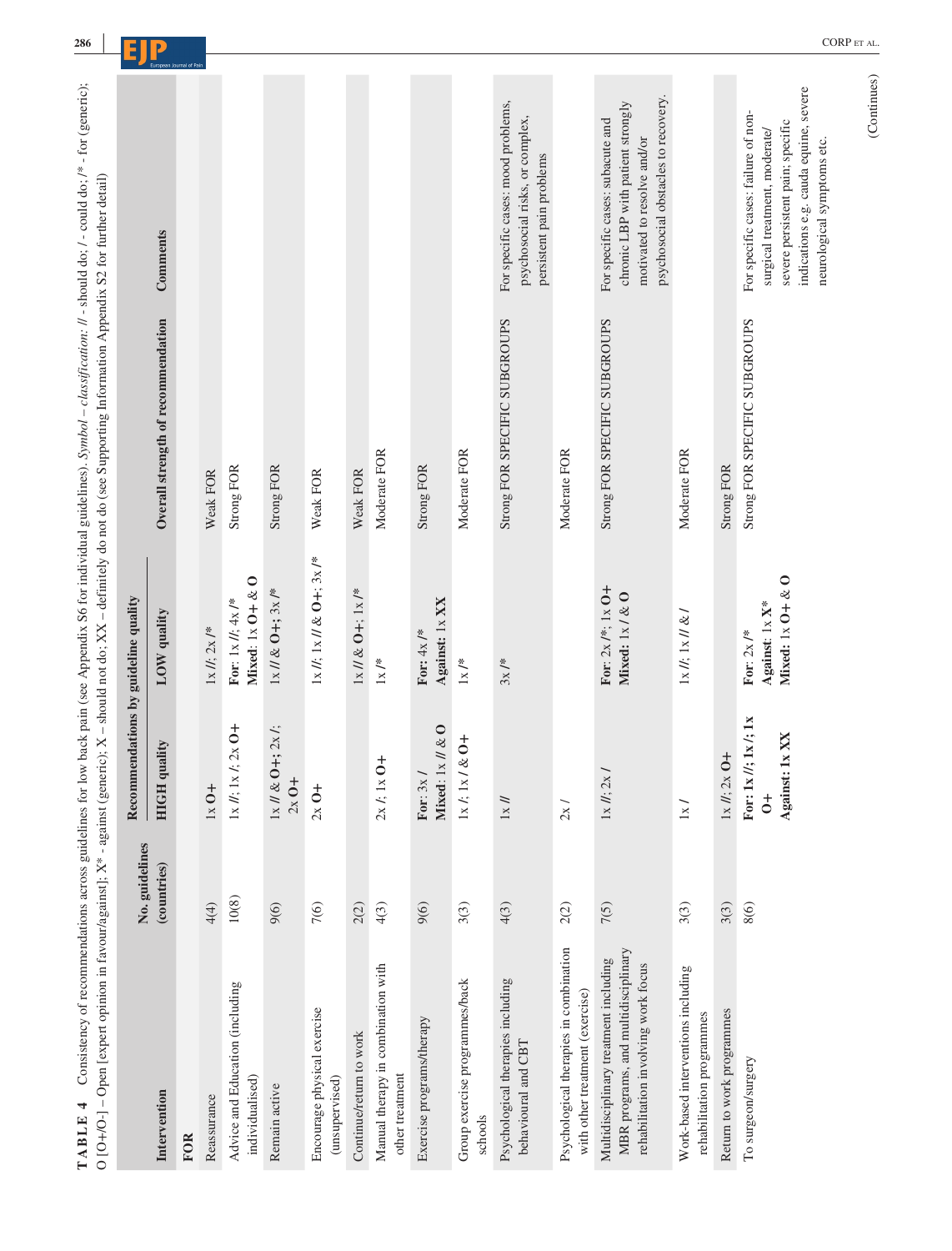| (Continued)<br>TABLE 4                                                                                                                                                                                |                |                                                                               |                                                                                     |                                          |                                                                                                                                                                                                                                                |
|-------------------------------------------------------------------------------------------------------------------------------------------------------------------------------------------------------|----------------|-------------------------------------------------------------------------------|-------------------------------------------------------------------------------------|------------------------------------------|------------------------------------------------------------------------------------------------------------------------------------------------------------------------------------------------------------------------------------------------|
|                                                                                                                                                                                                       | No. guidelines | Recommendations by guideline quality                                          |                                                                                     |                                          |                                                                                                                                                                                                                                                |
| Intervention                                                                                                                                                                                          | (countries)    | <b>HIGH</b> quality                                                           | LOW quality                                                                         | Overall strength of recommendation       | Comments                                                                                                                                                                                                                                       |
| <b>AGAINST</b>                                                                                                                                                                                        |                |                                                                               |                                                                                     |                                          |                                                                                                                                                                                                                                                |
| Bed rest                                                                                                                                                                                              | 6(4)           | ×<br>1x X                                                                     | $1 \times$ XX; $4 \times$ X*                                                        | Strong AGAINST WITH<br><b>EXCEPTIONS</b> | Except: for a few days in severe/acute<br>cases                                                                                                                                                                                                |
| Paracetamol                                                                                                                                                                                           | 8(6)           | Against: 3x X, 1x<br>$X^*$                                                    | For: $1 \times \frac{1}{2}$ O + & O;<br>$3x$ /*                                     | Moderate AGAINST                         |                                                                                                                                                                                                                                                |
| Antidepressants including SSRIs,<br>SNRIs, Tricyclics                                                                                                                                                 | 6(5)           | Mixed: $1 \times 0 + \& X$<br>Against: $1 \times X^*$ ; $1 \times$<br>XX & XX | Mixed: $1 \times$ /* & X*<br>Against: 1x X*<br>Open: 1x O                           | Strong AGAINST WITH<br><b>EXCEPTIONS</b> | depression (BÄK et al., 2017, high<br>quality) or chronic pain [tricyclics<br>only] (Glocker et al., 2018, low<br>For specific cases: comorbid<br>quality)                                                                                     |
| including gabapentin, pregablin,<br>Anticonvulsants/Antiepileptics<br>carbamazepine, topiramat                                                                                                        | 5(5)           | Against: $1 \times XX$ ; $1 \times$<br>$1\times X^*$<br>$\mathbf{X}$ :        | Mixed: $1 \times$ XX & O- &<br>Against: 1x X*<br>$\mathsf{C}$                       | Strong AGAINST                           |                                                                                                                                                                                                                                                |
| Muscle relaxants including diazepines/<br>benzodiazepines                                                                                                                                             | 5(4)           | Mixed: 1x XX & X<br>Against: 1x XX<br>$\&0+$                                  | Mixed: $1x \, \frac{\pi}{6}$ O<br>Against: 2x X*                                    | Strong AGAINST WITH<br><b>EXCEPTIONS</b> | opioid treatments ineffective (BÄK<br>LBP (Regione Toscana, 2015, Low<br>et al., 2017, high quality); 2 <sup>nd</sup> line<br>medication for acute non-specific<br>For specific cases: non-specific<br>LBP where non-drug and non-<br>quality) |
| Spinal injections [for non-specific LBP]                                                                                                                                                              | 6(5)           | Against: 1x XX;<br>$1\times X^*$                                              | $2x X^*$ , $2x 0$                                                                   | Strong AGAINST                           |                                                                                                                                                                                                                                                |
| Traction                                                                                                                                                                                              | 6(6)           | Against: 2x XX;<br>$1\times X^*$                                              | Against: 1x O-<br>Open: 1xO<br>For: $1x$ /*                                         | Strong AGAINST                           |                                                                                                                                                                                                                                                |
| Electrotherapy including laser therapies,<br>therapy, shockwave, electrostimulation<br>magnetic field, electromagnetic, light<br>TENS, PENS, shortwave diathermy<br>US, ultra-shortwave, inferential, | 6(6)           | Against: 2x XX;<br>$1x$ $\mathbf{X}^*$                                        | Mixed: $1 \times$ /* & X*; $1 \times$<br>$XX \& O- \& O$<br>Against: $1 \times 0$ - | Strong AGAINST                           |                                                                                                                                                                                                                                                |
| ups, walking stick, elbow crutches and<br>Orthoses including belts, corsets, foot<br>orthotics, insoles, rocker shoes, pull-<br>bands                                                                 | 6(6)           | Against: 2x XX;<br>$1\mathrm{x}$ X*                                           | Mixed: 1x XX & O- &<br>Against: 1x X<br>For: $1x$ /*<br>$\circ$                     | Strong AGAINST                           |                                                                                                                                                                                                                                                |
| Imaging                                                                                                                                                                                               | 9(6)           | Mixed: $1 \times$ XX & //<br>Against: 3x X                                    | Against: $1 \times XX$ ; $4 \times X^*$                                             | Strong AGAINST WITH<br><b>EXCEPTIONS</b> | Except: in cases of red flags                                                                                                                                                                                                                  |
|                                                                                                                                                                                                       |                |                                                                               |                                                                                     |                                          | (Continues)                                                                                                                                                                                                                                    |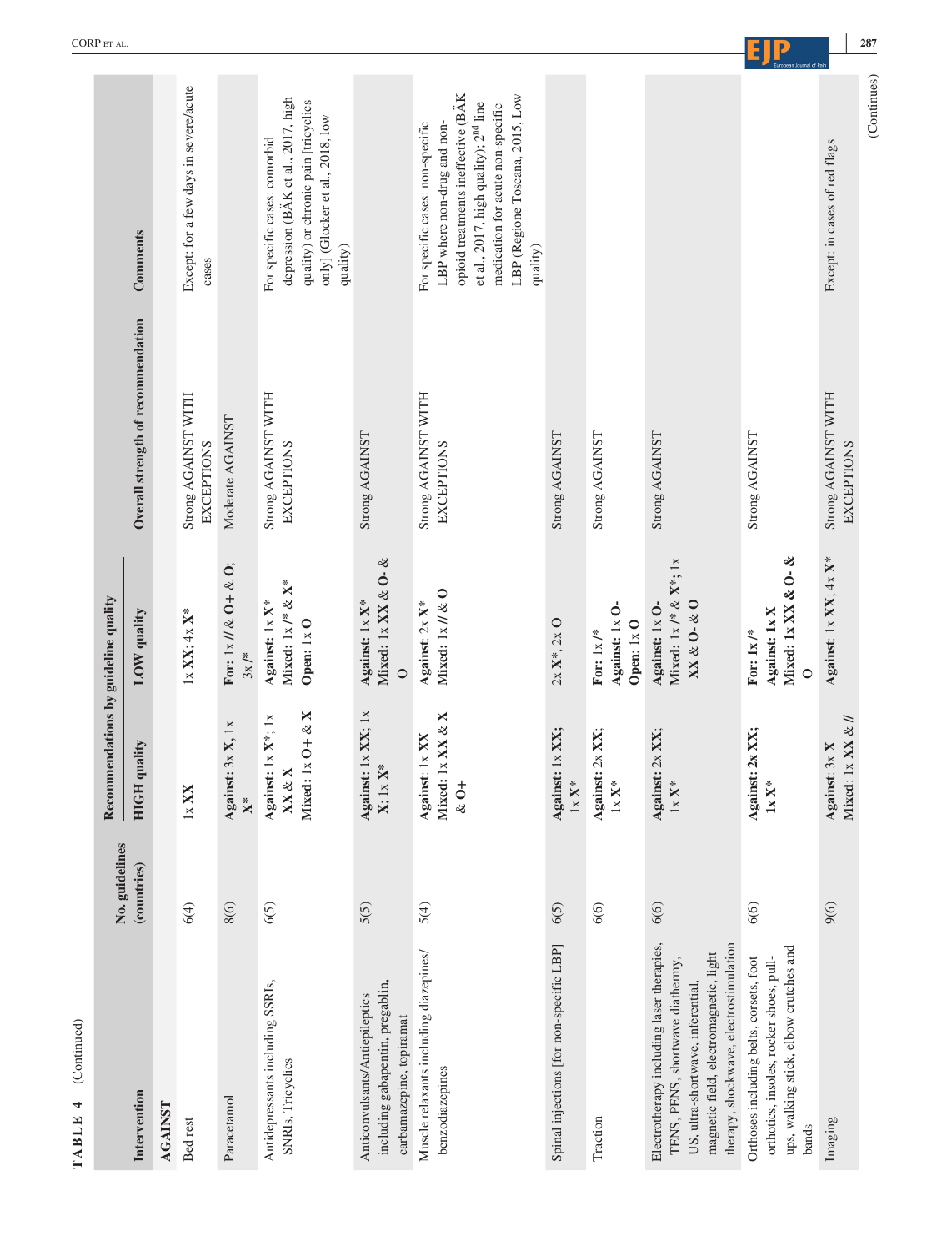|                                                                                                                                                                         | No. guidelines | Recommendations by guideline quality                                                                                            |                                                                                                                             |                                    | European Journal of Pa                                                                                                                                     |
|-------------------------------------------------------------------------------------------------------------------------------------------------------------------------|----------------|---------------------------------------------------------------------------------------------------------------------------------|-----------------------------------------------------------------------------------------------------------------------------|------------------------------------|------------------------------------------------------------------------------------------------------------------------------------------------------------|
| Intervention                                                                                                                                                            | (countries)    | quality<br>HIGH                                                                                                                 | LOW quality                                                                                                                 | Overall strength of recommendation | Comments                                                                                                                                                   |
| MIXED                                                                                                                                                                   |                |                                                                                                                                 |                                                                                                                             |                                    |                                                                                                                                                            |
| <b>NSAIDs</b>                                                                                                                                                           | 9(7)           | $1.1 \times 100 +$<br>Against: 1x X<br>For: 2x                                                                                  | For: $4x$ /*; $1x$ // & O                                                                                                   | Inconsistent                       |                                                                                                                                                            |
| Opioids (including tramadol) +/-<br>paracetamol (or NSAIDs)                                                                                                             | 8(6)           | Mixed: $1\times \mathcal{U}\ \&\ X;$ $1\times$<br>$\mathbf{X};$ $1\mathrm{x}$ / $\&$ $\mathbf{X}^*$<br>Against: 1x X<br>$0 + 8$ | Mixed: $1 \times \frac{1}{2}$ & O + & O<br>For: $3x$ /*                                                                     | Inconsistent                       | Generally, 'Against' for chronic LBP<br>(unless severe limitations) and 'For'<br>where other analgesics ineffective,<br>contraindicated, or not tolerated. |
| Topical medications/NSAIDS                                                                                                                                              | 3(3)           | Against: 1 x XX                                                                                                                 | For: $2x$ /*                                                                                                                | Inconclusive                       |                                                                                                                                                            |
| Spinal epidural steroid injection                                                                                                                                       | 5(5)           | $1\times$ / & X*<br>Against: 1x X<br>For: 1x<br>Mixed:                                                                          | Mixed: $1x0+x0$<br>For: $1x$ /*                                                                                             | Inconsistent                       |                                                                                                                                                            |
| Other injections including intravenous,<br>intramuscular, infiltration of trigger<br>infiltration, prolotherapy, Botulium<br>points and ligaments, intradiscal<br>toxin | 2(2)           | $1\times$ XX                                                                                                                    | $1x$ O                                                                                                                      | Inconclusive                       |                                                                                                                                                            |
| Thermotherapy including local heat,<br>hot/cold compresses, baths, sauna                                                                                                | 5(4)           | $1 \times 0 + \& X$<br>Mixed:                                                                                                   | Mixed: $1 \times \textit{//} \& O$<br>Open: 1x O<br>For: $2x$ /*                                                            | Inconsistent                       |                                                                                                                                                            |
| manipulation and soft-tissue techniques<br>Manual therapy including mobilisation,                                                                                       | 8(6)           | $1 \times$ XX & O<br>For: $2x$<br>Mixed:                                                                                        | Mixed: $1 \times$ XX & O; $1 \times$<br>$(XX \& O- \& O) \& \langle / \rangle$<br>Against: 2x X*<br>For: $1x$ /*<br>$\&$ O) | Inconsistent                       |                                                                                                                                                            |
| Postural therapies e.g. Alexander<br>therapy, postural re-education                                                                                                     | 3(3)           | Open: $2x$ O                                                                                                                    | For: $1 \times /$ *                                                                                                         | Inconclusive                       |                                                                                                                                                            |
| Acupuncture                                                                                                                                                             | 5(4)           | Against: $1 \times X$ ; $1 \times$<br>For: 1x O+<br>$1x$ O<br>$X^*$ ; 1x O-<br>Open: 1                                          |                                                                                                                             | Inconsistent                       |                                                                                                                                                            |

TABLE 4 (Continued) **TABLE 4** (Continued)  $(Continuous)$ (Continues)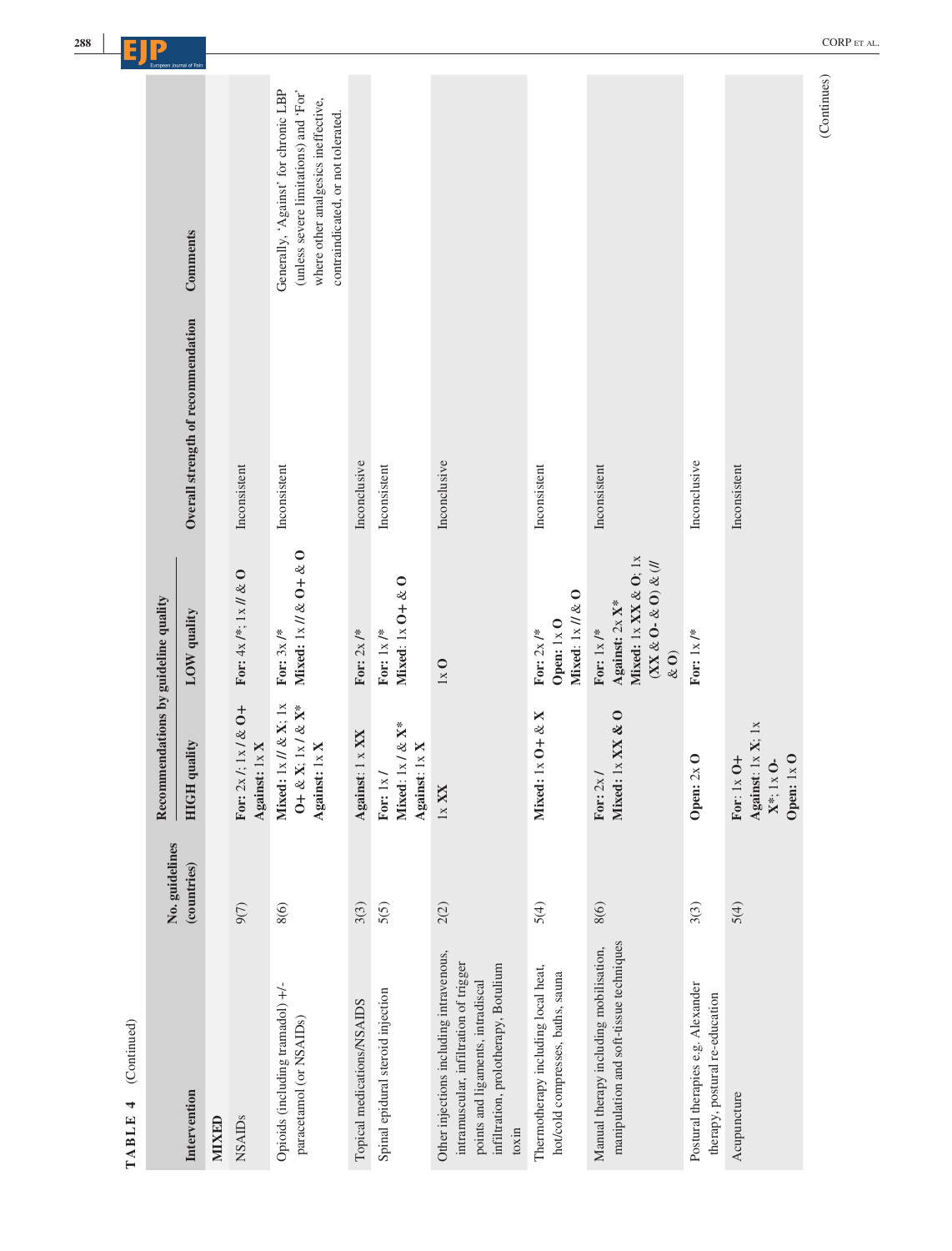| TABLE 4 (Continued)                                                                                    |                |                                      |                                          |                                    |          |
|--------------------------------------------------------------------------------------------------------|----------------|--------------------------------------|------------------------------------------|------------------------------------|----------|
|                                                                                                        | No. guidelines | Recommendations by guideline quality |                                          |                                    |          |
| Intervention                                                                                           | (countries)    | quality<br><b>HIGH</b>               | LOW quality                              | Overall strength of recommendation | Comments |
| Single guideline recommendation                                                                        |                |                                      |                                          |                                    |          |
| <b>FOR</b>                                                                                             |                |                                      | <b>AGAINST</b>                           |                                    |          |
| Analgesics (general)                                                                                   |                |                                      | Antibiotics                              |                                    |          |
| Metamizol                                                                                              |                |                                      | Flurpirtin                               |                                    |          |
| Collaborate with company doctor, company physical therapist or occupation health<br>and safety service |                |                                      | Uridine monophosphate (UMP)              |                                    |          |
| CAM (general ie acupuncture and TCM, phytotherapy, homeopathy, manual<br>therapies)                    |                |                                      | Kinesiotaping                            |                                    |          |
| Referral to family doctor                                                                              |                |                                      | Shock-absorbing or anti-fatigue flooring |                                    |          |
| Referral to manual therapist                                                                           |                |                                      | <b>MIXED</b>                             |                                    |          |
| Referral to family doctor, company doctor and/or psychologist                                          |                |                                      | Steroids                                 |                                    |          |
| Referral for specialist assessment                                                                     |                |                                      | Progressive muscle relaxation            |                                    |          |
| Bioptron lamps (SC)                                                                                    |                |                                      | Phytotherapeutics                        |                                    |          |
| Ledotherapy lamps (SC)                                                                                 |                |                                      | Topical phytotherapeutics                |                                    |          |
| Infra-red raditation (SC)                                                                              |                |                                      | <b>OPEN</b>                              |                                    |          |
| Bath salts with mud extracts or special water-pearling inserts or even ozone (SC)                      |                |                                      | Spa treatments                           |                                    |          |
| Magnetic mattress (SC)                                                                                 |                |                                      | Ozone therapy                            |                                    |          |
|                                                                                                        |                |                                      | Medullary stimulations                   |                                    |          |
|                                                                                                        |                |                                      | 'Taking it slowly/easy'                  |                                    |          |
|                                                                                                        |                |                                      |                                          |                                    |          |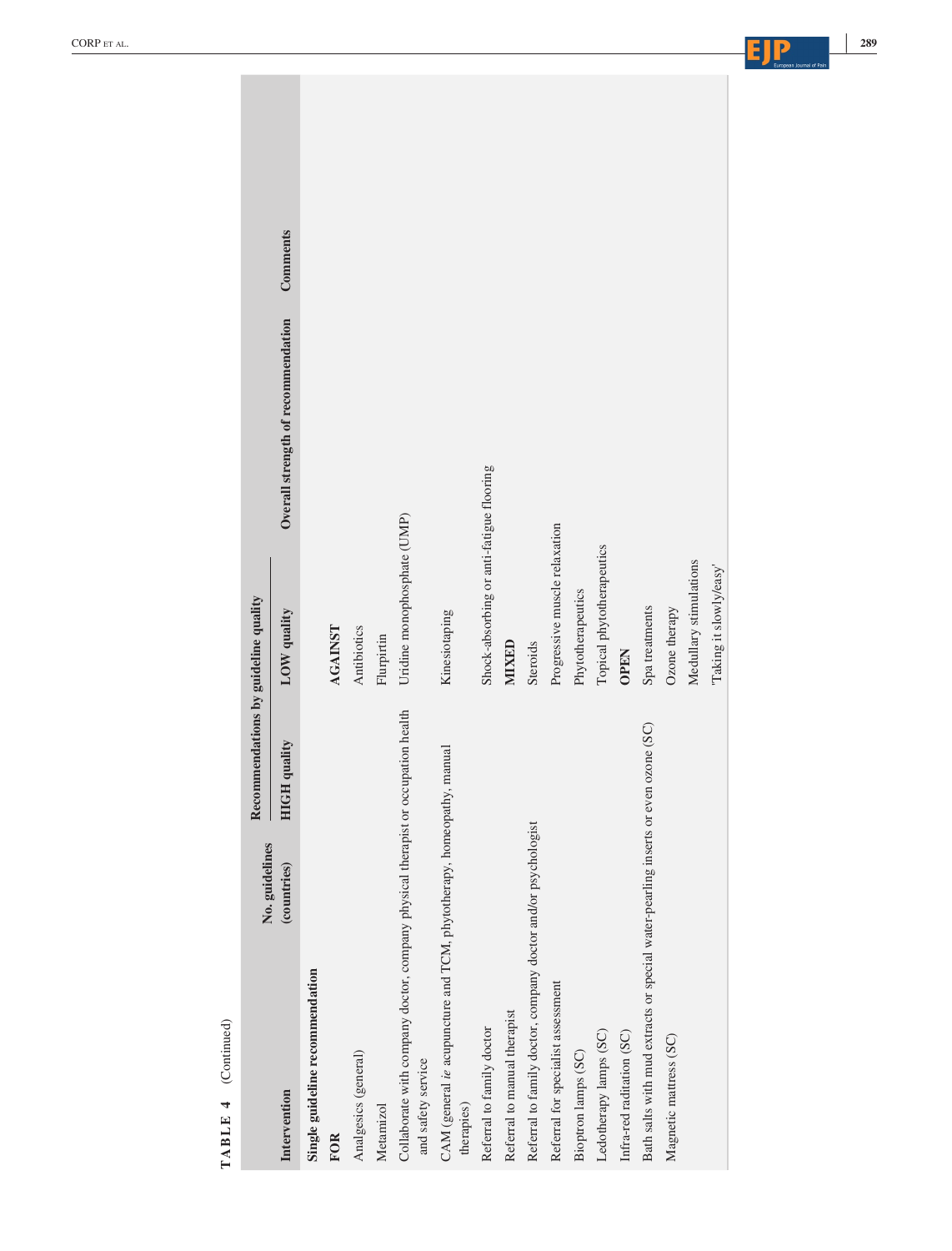**<sup>290</sup> <sup>|</sup> CORPETAL.** CORPETAL.

**TABLE 5** Consistency of recommendations across low back pain vs neck pain guidelines

|                                                             | <b>Low Back Pain</b>          |                                                 | <b>Neck Pain</b>              |                                              |
|-------------------------------------------------------------|-------------------------------|-------------------------------------------------|-------------------------------|----------------------------------------------|
| <b>Intervention</b>                                         | No. guidelines<br>(countries) | Overall strength of<br>recommendation           | No. guidelines<br>(countries) | Overall strength of<br>recommendation        |
| Reassurance (advice)                                        | 4(4)                          | <b>Weak FOR</b>                                 | 3(3)                          | <b>Weak FOR</b>                              |
| Advice and Education (advice)                               | 10(8)                         | <b>Strong FOR</b>                               | 5(5)                          | <b>Weak FOR</b>                              |
| Remain active (advice)                                      | 9(6)                          | <b>Strong FOR</b>                               | 2(2)                          | <b>Weak FOR</b>                              |
| Encourage physical exercise (advice)                        | 7(6)                          | <b>Weak FOR</b>                                 | 3(3)                          | Weak FOR                                     |
| Continue/return to work (advice)                            | 2(2)                          | <b>Weak FOR</b>                                 | 1(1)                          | (For)                                        |
| Bed rest (advice)                                           | 6(4)                          | <b>Strong AGAINST WITH</b><br><b>EXCEPTIONS</b> | 1(1)                          | (Against)                                    |
|                                                             |                               |                                                 |                               |                                              |
| Analgesics incl. for neuropathic pain                       | 1(1)                          | (For)                                           | 2(2)                          | <b>Weak FOR</b>                              |
| Paracetamol                                                 | 8(6)                          | Moderate AGAINST                                | 2(2)                          | <b>Weak FOR</b>                              |
| <b>NSAIDs</b>                                               | 9(7)                          | Inconsistent                                    | 4(3)                          | <b>Weak FOR</b>                              |
| Opioids (including tramadol) +/-<br>paracetamol (or NSAIDs) | 8(6)                          | Inconsistent                                    | 2(1)                          | <b>Weak FOR</b>                              |
| Antidepressants                                             | 6(5)                          | <b>Strong AGAINST WITH</b><br><b>EXCEPTIONS</b> |                               |                                              |
| Anticonvulsants/Antiepileptics                              | 5(5)                          | <b>Strong AGAINST</b>                           |                               |                                              |
| Muscle relaxants                                            | 5(4)                          | <b>Strong AGAINST WITH</b><br><b>EXCEPTIONS</b> |                               |                                              |
| Topical medications incl. NSAIDS                            | 3(3)                          | Inconclusive                                    | 2(2)                          | Moderate FOR                                 |
| Spinal injections [for non-specific<br>LBP]                 | 6(5)                          | <b>Strong AGAINST</b>                           |                               |                                              |
| Spinal epidural steroid injection                           | 5(5)                          | Inconsistent                                    | 1(1)                          | (For)                                        |
| Other injections                                            | 2(2)                          | Inconclusive                                    |                               |                                              |
|                                                             |                               |                                                 |                               |                                              |
| Thermotherapy                                               | 5(4)                          | Inconsistent                                    | 2(2)                          | Inconclusive                                 |
| Manual therapy                                              | 8(6)                          | Inconsistent                                    | 5(4)                          | Inconsistent                                 |
| Manual therapy combined with other<br>treatment             | 4(3)                          | <b>Moderate FOR</b>                             | 3(3)                          | Moderate FOR                                 |
| Exercise programs/therapy                                   | 9(6)                          | <b>Strong FOR</b>                               | 5(5)                          | Moderate FOR                                 |
| Exercise therapy combined with other<br>treatment           |                               |                                                 | 2(2)                          | Moderate FOR                                 |
| Group exercise programmes/back<br>schools                   | 3(3)                          | Moderate FOR                                    |                               |                                              |
| Postural therapies                                          | 3(3)                          | Inconclusive                                    |                               |                                              |
| Traction                                                    | 6(6)                          | <b>Strong AGAINST</b>                           | 3(3)                          | Inconclusive                                 |
| Electrotherapy                                              | 6(6)                          | <b>Strong AGAINST</b>                           | 4(4)                          | Inconclusive                                 |
| Orthoses                                                    | 6(6)                          | <b>Strong AGAINST</b>                           | 4(4)                          | Inconclusive                                 |
| Acupuncture                                                 | 5(4)                          | Inconsistent                                    | 4(3)                          | Inconsistent                                 |
| Psychological therapies                                     | 4(3)                          | <b>Strong FOR SPECIFIC</b><br><b>SUBGROUPS</b>  | 3(3)                          | <b>Weak FOR SPECIFIC</b><br><b>SUBGROUPS</b> |
| Psychological therapies combined with<br>other treatment    | 2(2)                          | Moderate FOR                                    |                               |                                              |
| Multidisciplinary treatment                                 | 7(5)                          | <b>Strong FOR SPECIFIC</b><br><b>SUBGROUPS</b>  | 2(2)                          | <b>Weak FOR SPECIFIC</b><br><b>SUBGROUPS</b> |

(Continues)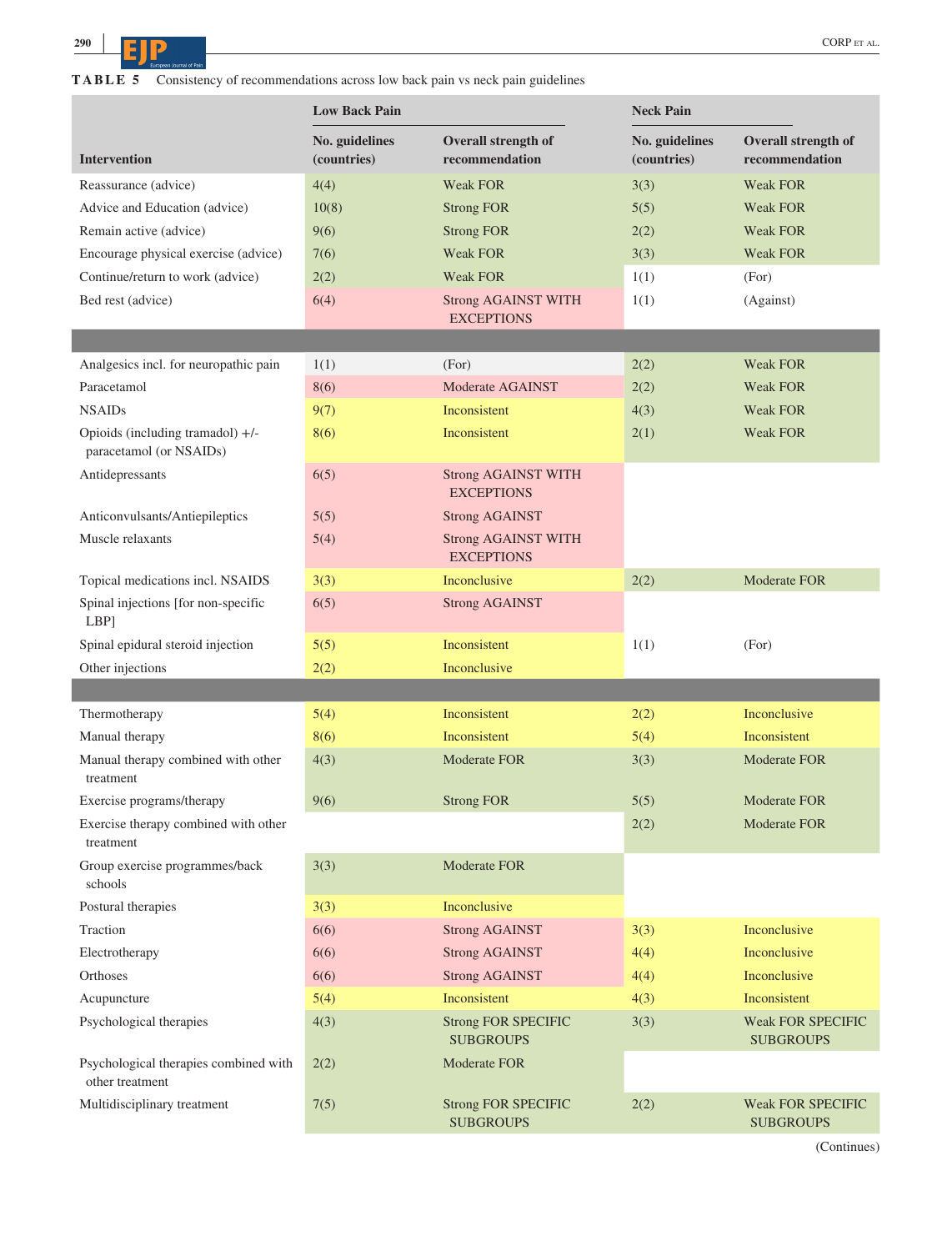#### **TABLE 5** (Continued)

|                           | <b>Low Back Pain</b>          |                                                 | <b>Neck Pain</b>              |                                                                                                       |
|---------------------------|-------------------------------|-------------------------------------------------|-------------------------------|-------------------------------------------------------------------------------------------------------|
| <b>Intervention</b>       | No. guidelines<br>(countries) | <b>Overall strength of</b><br>recommendation    | No. guidelines<br>(countries) | <b>Overall strength of</b><br>recommendation                                                          |
|                           |                               |                                                 |                               |                                                                                                       |
| Work-based interventions  | 3(3)                          | Moderate FOR                                    |                               |                                                                                                       |
| Return to work programmes | 3(3)                          | <b>Strong FOR</b>                               |                               |                                                                                                       |
|                           |                               |                                                 |                               |                                                                                                       |
| Imaging                   | 9(6)                          | <b>Strong AGAINST WITH</b><br><b>EXCEPTIONS</b> | 2(2)                          | Inconclusive                                                                                          |
| To surgeon/surgery        | 8(6)                          | <b>Strong FOR SPECIFIC</b><br><b>SUBGROUPS</b>  |                               | Appendix S1<br>Appendix S2<br>Appendix S3<br>Appendix S4<br>Appendix S5<br>Appendix S6<br>Appendix S7 |

orthoses, traction and a range of modalities (laser therapy, electrotherapy, shortwave).

Referral for imaging or surgical intervention, bed rest, antidepressant and muscle relaxant medications, psychological or multidisciplinary interventions are recommended for specific subgroups of patients (FOR 'SPECIFIC SUBGROUPS' or AGAINST 'WITH EXCEPTIONS' in Table 5).

## **4** | **DISCUSSION**

In this review, we have systematically identified, synthesized and graded 17 European clinical guidelines relating to the management of NLBP. On the basis of the quality of the evidence we have identified a short list of treatment options recommended for the management of NLBP (see Table 5). This information is aimed to provide clinicians, healthcare managers, funders, policymakers and researchers with a comprehensive summary of the current consensus from clinical guidelines across Europe on the management of NLBP.

The guidelines included in our review came from eight European countries (UK, Germany, France, Italy, Denmark, Poland, Belgium and the Netherlands). Eleven of them addressed low back pain, five neck pain and one both LBP and neck pain. Data extraction showed considerable variation in guideline development processes with seven guidelines (5 back, 2 neck) considered as high quality, based on their development rigour, strong stakeholder involvement and the applicability of their recommendations.

For *neck pain*, high-quality guidelines consistently recommended the following evidence-based treatment options: reassurance, advice and education (including to remain active and exercise), manual therapy in combination with other treatment, referral for exercise therapy/programme and a range of oral analgesics and topical medications, plus psychological therapies or multidisciplinary treatment for specific subgroups of patients. There was no strong evidence for use across Europe (as shown in Table 3). In contrast to the recommendations for low back pain, the neck pain guidelines included the use of painkillers such as paracetamol, NSAIDs (for acute pain only), opioids (for acute pain only) and neuropathic pain medication. However, these were only based on *weak evidence* (meaning the recommendations were based on expert opinion only from high-quality guidelines, and/or multiple low-quality guidelines) and it should be noted that these medications are no longer consistently recommended for low back pain within the recent European guidelines. In fact, for *low back pain* the guidelines recommended entirely non-pharmacological treatments, additionally including work-based interventions, advice/programmes to return to work and surgical intervention for specific subgroups. These recommendations were based on stronger evidence than those for neck pain.

In relation to previous literature, the findings of this review summarising the consensus from European guidelines, are consistent with recommendations in The Lancet back pain series (Foster et al., 2018) which advocated for greater use of non-pharmacological options for patients with back pain. The treatment options identified in this study are also broadly similar and consistent with two recent systematic reviews of clinical practice guidelines for musculoskeletal pain (Lin et al., 2020) and back pain (Oliveira et al., 2018) which identified similar key management recommendations (patient information, physical activity advice, return to work interventions, exercise interventions), although Oliveira et al., additionally identified antidepressants (for chronic LBP), NSAIDs and weak opioids for short periods of time (for acute LBP) to be frequently recommended across guidelines.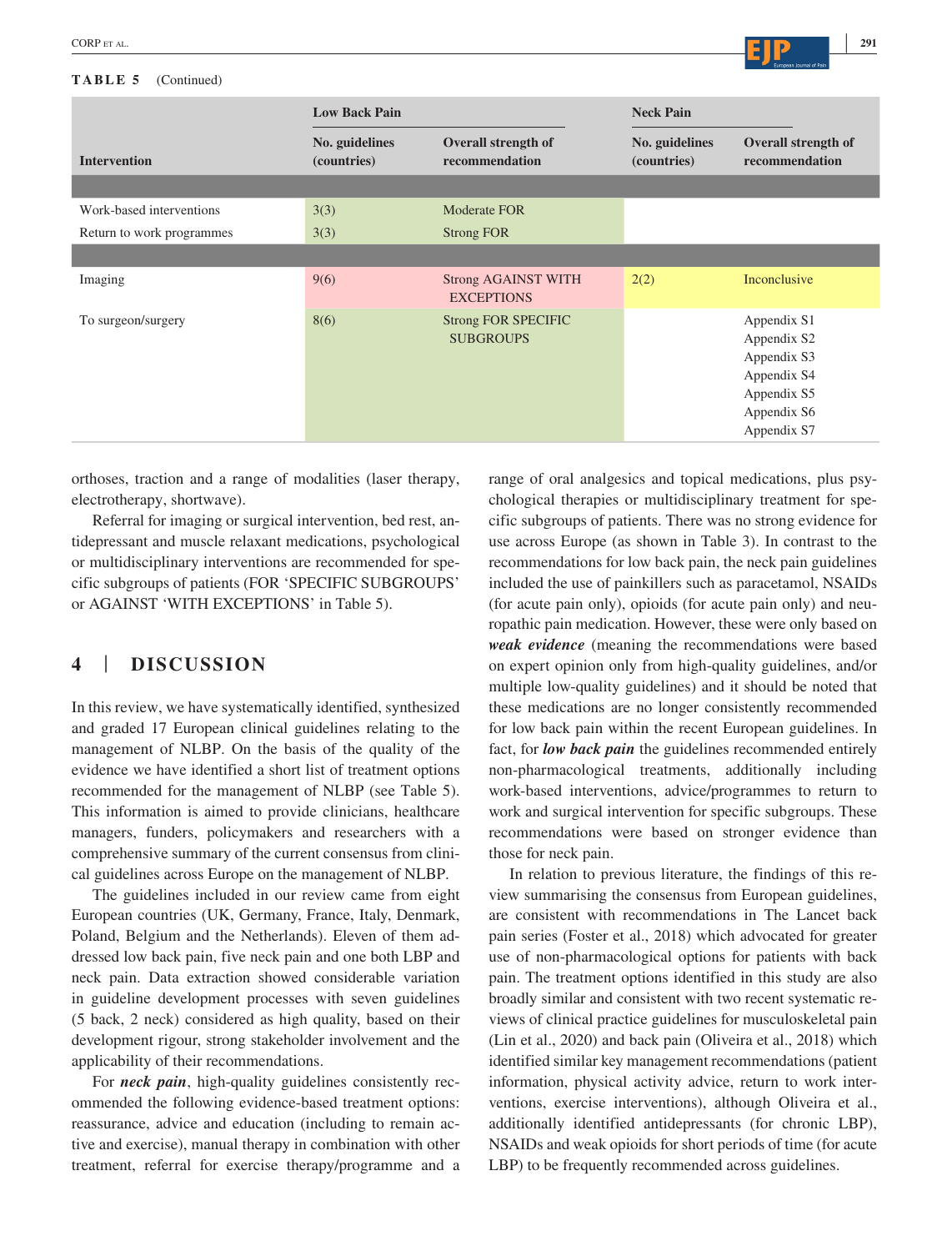Recommendations from the European guidelines included in our review contrast notably with a systematic review of non-invasive treatments for low back pain conducted to inform the American College of Physicians Clinical Practice Guideline (Chou et al., 2016) which not only recommended three medication options (NSAIDs, opioids, duloxetine) with moderate to strong evidence (Chou, et al., 2017b), but also included acupuncture within a group of 5 recommended non-pharmacological options (superficial heat, multi-disciplinary rehabilitation, acupuncture, exercise and manual therapy) (Chou, et al., 2017a).

Many of the European guidelines included treatment recommendations related to patient subgroups: psychological therapies, multi-disciplinary treatment and referral for surgery were recommended for specific subgroups only; and very strict indications (strong recommendation against with exception given for bed rest, anti-depressants and muscle relaxants). However, it was notable that clear assessment criteria to facilitate clinician decision making about when to use these treatment options for specific patient subgroups were largely lacking. Similar to Lin et al. who highlighted that guidelines for patients with thoracic pain are lacking (Lin et al., 2020), we only identified one (low quality) guideline (Kassolik et al., 2017) that specifically addressed thoracic pain. We would also highlight that most guidelines lacked detail about the specific dose, duration and other detail around the delivery of the recommended treatments. For example, there was little clarity on the delivery of physical exercise or the recommended components of patient education or reassurance.

#### **Strength and limitations**

The strength of this review is that it provides a helpful overall summary of the treatment and referral recommendations from recent European guidelines for NLBP. This overview enabled us to identify treatment options that have been consistently recommended across eight different countries and can therefore be considered to have broad European consensus. To facilitate the rigour of this evidence summary, we pre-specified inclusion and exclusion criteria for screening, quality-appraised guidelines using the AGREE II checklist, and devised a set of clear criteria to summarize and synthesize the direction and strength of recommendations across guidelines. Further strengths included independent assessment of eligibility for inclusion, data extraction and appraisal of the quality of guidelines, and a standardized approach to synthesizing evidence.

The guidelines included in our systematic review predominantly originate from northern and western European countries (except for the Italian guidelines), which can be considered a limitation. This may be partly explained by fewer guidelines being produced in southern or eastern Europe, but also by the fact that we only included guidelines published in the past 7 years. While focusing on contemporary guidelines (2013 onwards) ensured that we identified the most relevant treatment options for current practice, we acknowledge that this meant that some earlier European guidelines, were not included. However, for the purposes of this review, we felt it was important to exclude guidelines that may not be based on up-to-date evidence of effectiveness. Although we included guidelines written in any European language, one limitation was that we were not able to carry out independent data extraction and quality appraisal by a second reviewer for guidelines not available in English. However, for most of these guidelines, the reviewer had the advantage of being involved in data extraction for English language guidelines, which helped to ensure consistency of data extraction and interpretation.

Only seven CPGs (41%) were considered to be of overall high quality, with limitations mainly related to rigour of development (e.g. use of transparent methods to link evidence to recommendations, or processes to gain consensus regarding the strength of recommendations); and to applicability with few guidelines providing guidance on how to apply recommendations or taking into account practical and financial implications of their recommendations. Variation in the methods used to grade evidence and agree the strength of recommendations may potentially explain some of the variability in treatment recommendations across guidelines. We tried to incorporate quality as well as consistency in our synthesis of CPGs, aiming to arrive at a transparent and systematic approach for summarizing and grading recommendations across guidelines.

Future work within the Back-UP research project will embed these evidence-based treatment options in an accessible clinician decision-support tool for first contact clinicians, aiming to offer patients with NLBP treatment options better matched to the risk of persistent pain and disability.

### **5** | **CONCLUSION**

In conclusion, this systematic review identified seventeen contemporary clinical guidelines regarding NLBP (5 neck; 11 low back; 1 both) from 8 European countries, of which seven were considered high quality. Recommendations were notably consistent for neck and low back pain, despite the larger evidence base and more guidelines for the latter. The implications of this review are that clinicians have a broad range of mostly non-pharmacological evidence-based treatment options to consider for their patients with NLBP. These include some treatments which are a) potentially applicable to all patients such as advice and education and b) those applicable only to certain patient subgroups (e.g. referral to surgery).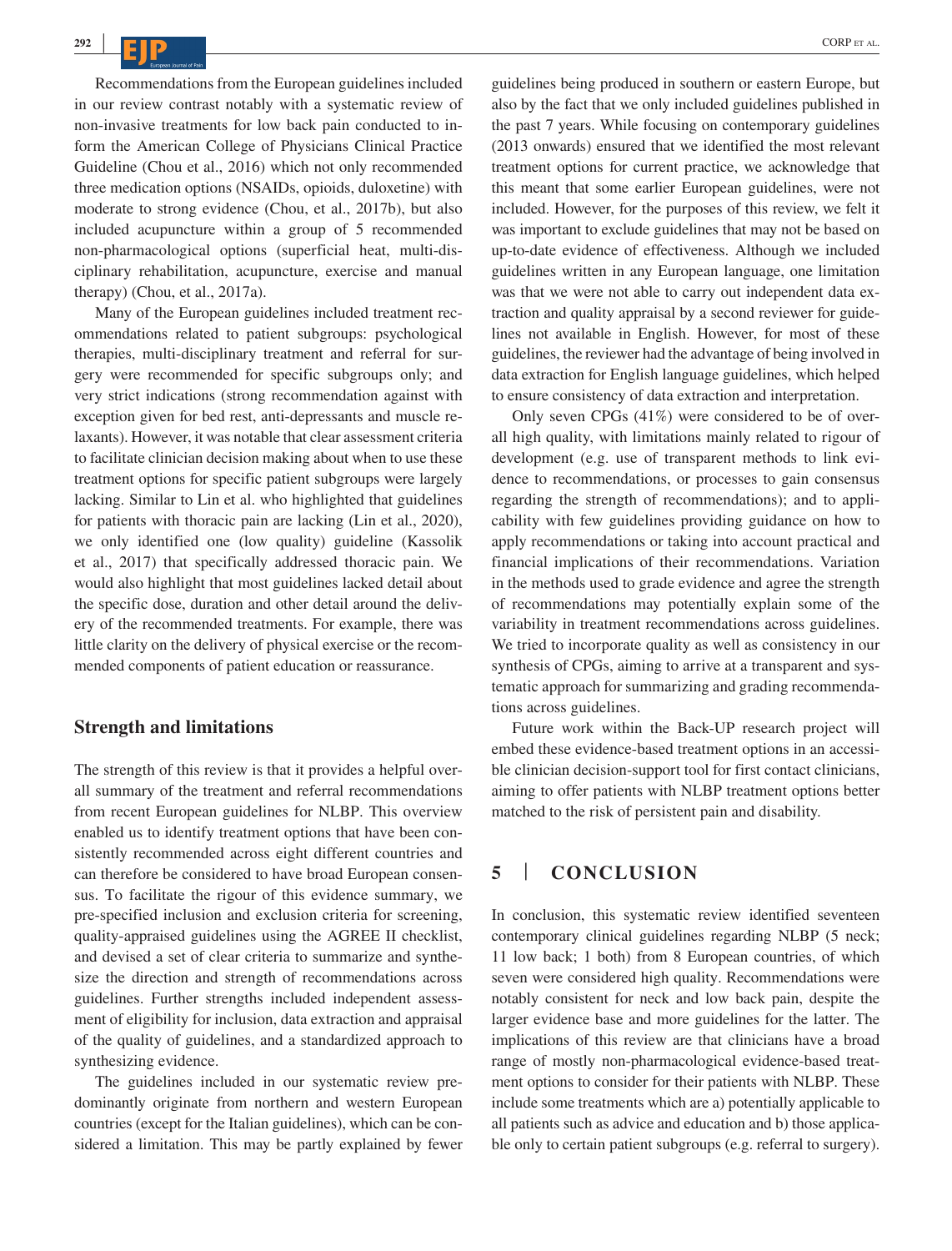#### **ACKNOWLEDGEMENTS**

We thank members of the Back-Up research partnership who identified, and where required translated, potentially relevant clinical practice guidelines: Iben Axén, Helios De Rosario Martínez, Merylin Monaro, Paul Jarle Mork and Cecilie Krage Øverås.

#### **CONFLICTS OF INTEREST**

The authors have no conflicts of interest to declare.

#### **AUTHORS' CONTRIBUTION**

GM, DvdW and JH designed the study protocol with input from NC. NC designed the literature search with input from DvdW. NC, GM and DvdW performed the study selection with input from LM. NC, GM, LM, SS and GW-J carried out data extraction and quality assessment. NC, JH, SS and DvdW carried out the analysis and interpretation of the data. NC and JH drafted the manuscript. All authors critically revised the manuscript for intellectual content and read and approved the final manuscript.

#### **REFERENCES**

- AGREE Next Steps Consortium (2017). *The AGREE II Instrument [Electronic version]*. Retrieved from<http://www.agreetrust.org>
- Babatunde, O. O., Jordan, J. L., Van der Windt, D. A., Hill, J. C., Foster, N. E., & Protheroe, J. (2017). Effective treatment options for musculoskeletal pain in primary care: A systematic overview of current evidence. *PLoS One*, *12*, e0178621. [https://doi.org/10.1371/journ](https://doi.org/10.1371/journal.pone.0178621) [al.pone.0178621](https://doi.org/10.1371/journal.pone.0178621)
- Bier, J. D., Scholten-Peeters, G. G. M., Staal, J. B., Pool, J., Van Tulder, M., Beekman, E., Meerhoff, G. M., Knoop, J., & Verhagen, A. P. (2016). *KNGF-richtlijn Nekpijn: Praktijkrichtlijn [KNGF clinical practice guideline for physical therapy in patients with neck pain]*, Amersfoort, Netherlands: Koninklijk Nederlands Genootschap voor Fysiotherapie (KNGF).
- Bons, S. C. S., Borg, M. A. J. P., van den Donk, M., Koes, B. W., Kuijpers, T., Ostelo, R. W. J. G., Schaafstra, A., Spinnewijn, W. E. M., Verburg-Oorthuizen, A. F. E., & Verweij, H. A. (2017). NHG Standaard Aspecifieke lagerugpijn (tweede herziening) [NHG Standard Non-specific lower back pain (2nd Revision)]. *Huisarts En Wetenschap*, *60*, 2–31.
- Bot, S. D., van der Waal, J. M., Terwee, C. B., van der Windt, D. A., Schellevis, F. G., Bouter, L. M., & Dekker, J. (2005). Incidence and prevalence of complaints of the neck and upper extremity in general practice. *Annals of the Rheumatic Diseases*, *64*, 118–123. [https://](https://doi.org/10.1136/ard.2003.019349) [doi.org/10.1136/ard.2003.019349](https://doi.org/10.1136/ard.2003.019349)
- Bouwmeester, W., van Enst, A., & van Tulder, M. (2009). Quality of low back pain guidelines improved. *Spine*, *34*, 2562–2567. [https://doi.](https://doi.org/10.1097/BRS.0b013e3181b4d50d) [org/10.1097/BRS.0b013e3181b4d50d](https://doi.org/10.1097/BRS.0b013e3181b4d50d)
- Brouwers, M. C., Kho, M. E., Browman, G. P., Burgers, J. S., Cluzeau, F., Feder, G., Fervers, B., Graham, I. D., Grimshaw, J., Hanna, S. E., Littlejohns, P., Makarski, J., & Zitzelsberger, L.; Agree Next Steps Consortium (2010a). AGREE II: Advancing guideline development, reporting and evaluation in health care. *Canadian Medical Association Journal*, *182*, E839–842. <https://doi.org/10.1503/cmaj.090449>
- Brouwers, M. C., Kho, M. E., Browman, G. P., Burgers, J. S., Cluzeau, F., Feder, G., Fervers, B., Graham, I. D., Hanna, S. E., & Makarski, J.; Agree Next Steps Consortium (2010b). Development of the AGREE II, part 1: Performance, usefulness and areas for improvement. *Canadian Medical Association Journal*, *182*, 1045–1052. <https://doi.org/10.1503/cmaj.091714>
- Brouwers, M. C., Kho, M. E., Browman, G. P., Burgers, J. S., Cluzeau, F., Feder, G., Fervers, B., Graham, I. D., Hanna, S. E., & Makarski, J.; Agree Next Steps Consortium (2010c). Development of the AGREE II, part 2: Assessment of validity of items and tools to support application. *Canadian Medical Association Journal*, *182*, E472–478. <https://doi.org/10.1503/cmaj.091716>
- Bundesärztekammer (BÄK), Kassenärztliche Bundesvereinigung (KBV), & Arbeitsgemeinschaft der Wissenschaftlichen Medizinischen Fachgesellschaften (AWMF). (2017). *Nationale VersorgungsLeitlinie Nicht-spezifischer Kreuzschmerz – Langfassung, 2. Auflage. Version 1*. [National Guideline: Non-specific low back pain. Long version: 2nd edition, version 1].
- Chou, R., Deyo, R., Friedly, J., Skelly, A., Hashimoto, R., Weimer, M., Fu, R., Dana, T., Kraegel, P., Griffin, J., Grusing, S., & Brodt, E. (2016). Noninvasive Treatments for Low Back Pain. In: *AHRQ Comparative Effectiveness Reviews*, No 169 Rockville (MD): Agency for Healthcare Research and Quality (US).
- Chou, R., Deyo, R., Friedly, J., Skelly, A., Hashimoto, R., Weimer, M., Fu, R., Dana, T., Kraegel, P., Griffin, J., Grusing, S., & Brodt, E. D. (2017a). Nonpharmacologic therapies for low back pain: A systematic review for an American college of physicians clinical practice guideline. *Annals of Internal Medicine*, *166*, 493–505. [https://doi.](https://doi.org/10.7326/M16-2459) [org/10.7326/M16-2459](https://doi.org/10.7326/M16-2459)
- Chou, R., Deyo, R., Friedly, J., Skelly, A., Weimer, M., Fu, R., Dana, T., Kraegel, P., Griffin, J., & Grusing, S. (2017b). Systemic pharmacologic therapies for low back pain: A systematic review for an american college of physicians clinical practice guideline. *Annals of Internal Medicine*, *166*, 480–492.<https://doi.org/10.7326/M16-2458>
- Darlow, B., Dean, S., Perry, M., Mathieson, F., Baxter, G. D., & Dowell, A. (2014). Acute low back pain management in general practice: Uncertainty and conflicting certainties. *Family Practice*, *31*, 723– 732. <https://doi.org/10.1093/fampra/cmu051>
- Dunn, K. M., Campbell, P., Lewis, M., Hill, J. C., van der Windt, D., Afolabi, E., Protheroe, J., Wathall, S., Jowett, S., Oppong, R., Mallen, C. D., Hay, E., & Foster, N. E. (submitted). Refinement and validation of the Keele STarT MSK Tool for stratifying patients with musculoskeletal pain. *PLoS Med*.
- Foster, N. E., Anema, J. R., Cherkin, D., Chou, R., Cohen, S. P., Gross, D. P., Ferreira, P. H., Fritz, J. M., Koes, B. W., Peul, W., Turner, J. A., & Maher, C. G.; Lancet Low Back Pain Series Working Group (2018). Prevention and treatment of low back pain: Evidence, challenges, and promising directions. *Lancet*, *391*, 2368–2383. [https://](https://doi.org/10.1016/S0140-6736(18)30489-6) [doi.org/10.1016/S0140-6736\(18\)30489-6](https://doi.org/10.1016/S0140-6736(18)30489-6)
- Foster, N. E., Hartvigsen, J., & Croft, P. R. (2012). Taking responsibility for the early assessment and treatment of patients with musculoskeletal pain: A review and critical analysis. *Arthritis Research and Therapy*, *14*, 205. <https://doi.org/10.1186/ar3743>
- GBD 2017 Disease and Injury Incidence and Prevalence Collaborators (2018). Disease and Injury Incidence and Prevalence Collaborators. (2018). Global, regional, and national incidence, prevalence, and years lived with disability for 354 diseases and injuries for 195 countries and territories, 1990–2017: A systematic analysis for the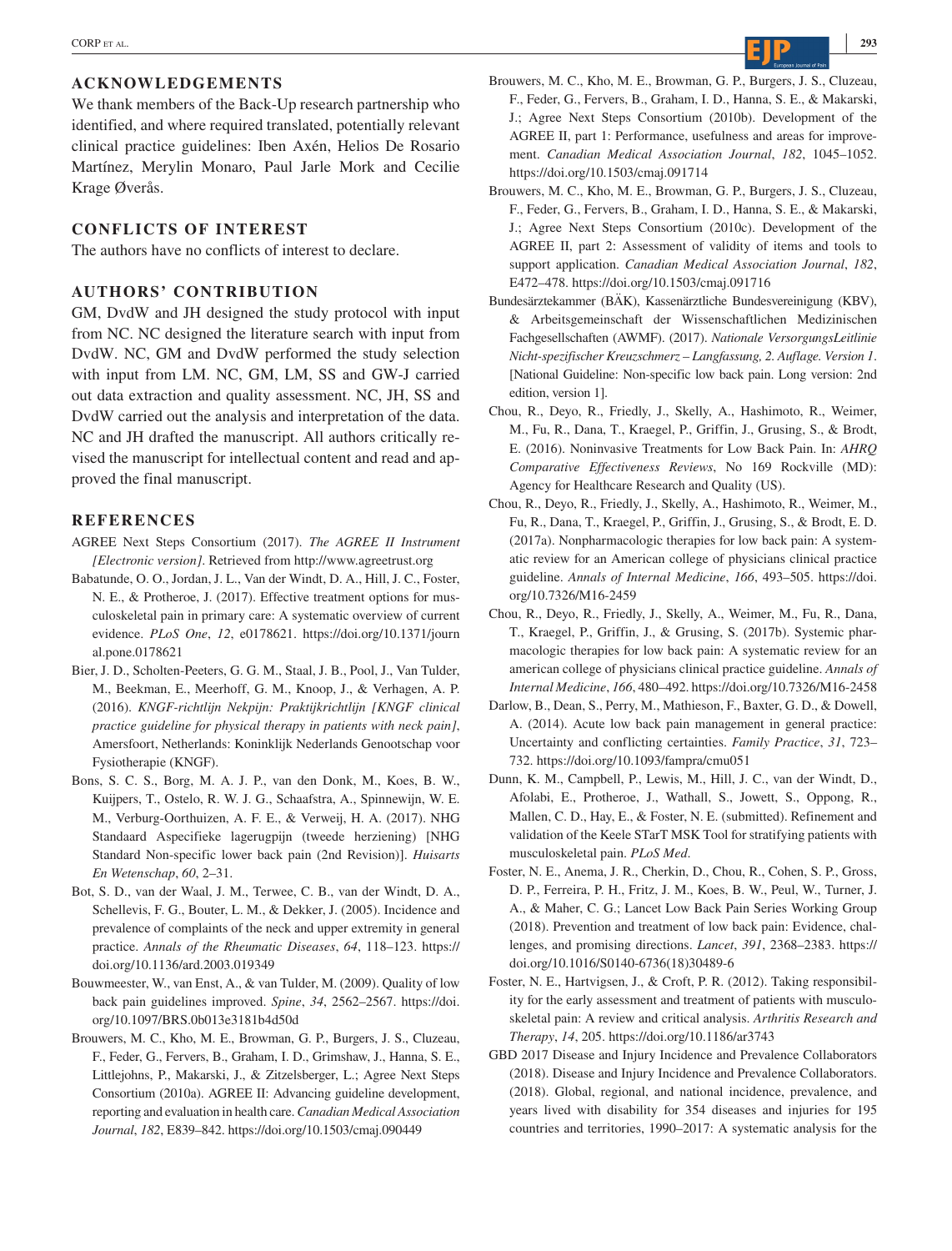- Glocker, F. et al (2018). Lumbale Radikulopathie, S2k-Leitlinie 2018; In: Deutsche Gesellschaft für Neurologie (Hrsg.), Leitlinien für Diagnostik und Therapie in der Neurologie [Lumbar radiculopathy, S2k Guideline 2018; In: German Society of Neurology (Ed), Guidelines for Diagnostics and Therapy in Neurology].
- Hill J. C., Garvin S., Chen Y., Cooper V., Wathall S., Saunders B., Lewis M., Protheroe J., Chudyk A., Dunn K. M., Hay E., van der Windt D., Mallen C., Foster N. E. (2020). Stratified primary care versus non-stratified care for musculoskeletal pain: findings from the STarT MSK feasibility and pilot cluster randomized controlled trial. *BMC Family Practice*, *21*, (1),<http://dx.doi.org/10.1186/s12875-019-1074-9>.
- Jonckheer, P., Desomer, A., Depreitere, B., Berquin, A., Bruneau, M., Christiaens, W., Coeckelberghs, E., Demoulin, C., Duquenne, P., Forget, P., Fraselle, V., Godderis, L., Hans, G., Hoste, D., Kohn, L., Mairiaux, P., Munting, E., Nielens, H., Orban, T., Parlevliet, T., Pirotte, B., van Boxem, K., van Lerbeirghe, J., van Schaeybroeck, P., van Wambeke, P., van Zundert, J., Vanderstraeten, J., Vanhaecht, K., & Verhulst, D. (2017). *Low back pain and radicular pain: development of a clinical pathway*, Health Services Research (HSR), Brussels: . : Belgian Health Care Knowledge Centre (KCE).
- Jordan, K. P., Kadam, U. T., Hayward, R., Porcheret, M., Young, C., & Croft, P. (2010). Annual consultation prevalence of regional musculoskeletal problems in primary care: An observational study. *BMC Musculoskeletal Disorders*, *11*, 144. [https://doi.](https://doi.org/10.1186/1471-2474-11-144) [org/10.1186/1471-2474-11-144](https://doi.org/10.1186/1471-2474-11-144)
- Kassolik, K., Rajkowska-Labon, E., Tomasik, T., Pisula-Lewadowska, A., Gieremek, K., Andrzejewski, W., Dobrzycka, A., & Kurpas, D. (2017). Recommendations of the Polish Society of Physiotherapy, the Polish Society of Family Medicine and the College of Family Physicians in Poland in the field of physiotherapy of back pain syndromes in primary health care. *Family Medicine and Primary Care Review*, *19*, 323–334. <https://doi.org/10.5114/fmpcr.2017.69299>
- Koes, B. W., van Tulder, M., Lin, C. W. C., Macedo, L. G., McAuley, J., & Maher, C. (2010). An updated overview of clinical guidelines for the management of non-specific low back pain in primary care. *European Spine Journal*, *19*, 2075–2094. [https://doi.org/10.1007/](https://doi.org/10.1007/s00586-010-1502-y) [s00586-010-1502-y](https://doi.org/10.1007/s00586-010-1502-y)
- Lin, I., Wiles, L., Waller, R., Goucke, R., Nagree, Y., Gibberd, M., Straker, L., Maher, C. G., & O'Sullivan, P. P. B. (2020). What does best practice care for musculoskeletal pain look like? Eleven consistent recommendations from high-quality clinical practice guidelines: Systematic review. *British Journal of Sports Medicine*, *54*, 79–86. <https://doi.org/10.1136/bjsports-2018-099878>
- Maher, C., Underwood, M., & Buchbinder, R. (2017). Non-specific low back pain. *Lancet*, *389*, 736–747. [https://doi.org/10.1016/S0140](https://doi.org/10.1016/S0140-6736(16)30970-9) [-6736\(16\)30970-9](https://doi.org/10.1016/S0140-6736(16)30970-9)
- Maserejian, N. N., Fischer, M. A., Trachtenberg, F. L., Yu, J., Marceau, L. D., McKinlay, J. B., & Katz, J. N. (2014). Variations Among Primary Care Physicians in Exercise Advice, Imaging, and Analgesics for Musculoskeletal Pain: Results From a Factorial Experiment. *Arthritis Care & Research*, *66*, 147–156.<https://doi.org/10.1002/acr.22143>
- Moher, D., Liberati, A., Tetzlaff, J., & Altman, D. G.; PRISMA Group (2009). Preferred reporting items for systematic reviews and meta-analyses: The PRISMA statement. *PLoS Medicine*, *6*, e1000097. <https://doi.org/10.1136/bmj.b2535>
- Monticone, M., Iovine, R., de Sena, G., Rovere, G., Uliano, D., Arioli, G., Bonaiuti, D., Brugnoni, G., Ceravolo, G., Cerri, C., Dalla Toffola, E., Fiore, P., & Foti, C. (2013). The Italian Society of Physical and

Rehabilitation Medicine (SIMFER) recommendations for neck pain. *Giornale Italiano Di Medicina Del Lavoro Ed Ergonomia*, *35*, 36–50.

- Murphy, M. E., Fahey, T., & Smith, S. M. (2014). Computer-based clinical decision support for general practitioners. *Family Practice*, *31*, 497–498. <https://doi.org/10.1093/fampra/cmu045>
- National Institute for Health Care Excellence (NICE) (2016). *Low back pain and sciatica in over 16s: Assessment and management (NG59)*, London: . National Institute for Health Care Excellence.
- Oliveira, C. B., Maher, C. G., Pinto, R. Z., Traeger, A. C., Lin, C. C., Chenot, J. F., van Tulder, M., & Koes, B. W. (2018). Clinical practice guidelines for the management of non-specific low back pain in primary care: An updated overview. *European Spine Journal*, *27*, 2791–2803.<https://doi.org/10.1007/s00586-018-5673-2>
- Pohl, M., Back, T., Leimert, M., Seifert, J., Stoffel, M., Amelung, R. I., Dodd, N., Gibson, B., Linn, J., Locher, H., Mokrusch, T., Schulte, T. L., Tholen, R., & van de Weyer, T. (2018). Zervikale Radikulopathie [Cervical Radiculopathy]. *Aktuelle Neurologie*, *45*, 349–369. [https://](https://doi.org/10.1055/a-0575-7066) [doi.org/10.1055/a-0575-7066](https://doi.org/10.1055/a-0575-7066)
- Protheroe, J., Saunders, B., Bartlam, B., Dunn, K. M., Cooper, V., Campbell, P., Hill, J. C., Tooth, S., Mallen, C. D., Hay, E. M., & Foster, N. E. (2019). Matching treatment options for risk subgroups in musculoskeletal pain: A consensus groups study. *BMC Musculoskeletal Disorders*, *20*, 271. [https://doi.org/10.1186/s1289](https://doi.org/10.1186/s12891-019-2587-z) [1-019-2587-z](https://doi.org/10.1186/s12891-019-2587-z)
- Roshanov, P. S., Fernandes, N., Wilczynski, J. M., Hemens, B. J., You, J. J., Handler, S. M., Nieuwlaat, R., Souza, N. M., Beyene, J., Van Spall, H. G., Garg, A. X., & Haynes, R. B. (2013). Features of effective computerised clinical decision support systems: Metaregression of 162 randomised trials. *BMJ*, *346*, f657. [https://doi.](https://doi.org/10.1136/bmj.f657) [org/10.1136/bmj.f657](https://doi.org/10.1136/bmj.f657)
- Schaafstra, A., Spinnewijn, W., Bons, S., Borg, M., Koes, B., Osteol, R., Spijker-Huiges, A., Burgers, J., Bouma, M., & Verburg, A. (2015). NHG-Standaard Lumbosacraal radiculair syndroom (tweede herziening) [NHG Standard Lumbar radicular syndrome (2nd Revision)]. *Huisarts En Wetenschap*, *58*, 308–320.
- Siering, U., Eikermann, M., Hausner, E., Hoffmann-Esser, W., & Neugebauer, E. A. (2013). Appraisal tools for clinical practice guidelines: A systematic review. *PLoS One*, *8*, e82915. [https://doi.](https://doi.org/10.1371/journal.pone.0082915) [org/10.1371/journal.pone.0082915](https://doi.org/10.1371/journal.pone.0082915)
- Société Française de Médecine du Travail (SFMT) [French National Health Authority] (2013). *Recommandations de Bonne Pratique sur la surveillance médico-professionnelle du risque lombaire pour les travailleurs exposés à des manipulations de charges [Clinical practice guidelines for medical and occupational surveillance of the low back risk in workers exposed to manual handling of loads]*, Paris, France: Société Française de Médecine du Travail et Haute Autorité de Santé.
- Somerville, S., Hay, E., Lewis, M., Barber, J., van der Windt, D., Hill, J., & Sowden, G. (2008). Content and outcome of usual primary care for back pain: A systematic review. *British Journal of General Practice*, *58*, 790–797.<https://doi.org/10.3399/bjgp08X319909>
- Staal, J. B., Hendriks, E. J. M., Heijmans, M., Kiers, H., Lutgers-Boomsma, A. M., Rutten, G., van Tulder, M. W., den Boer, J., Ostelo, R., & Custers, J. W. H. (2017). *KNGF-richtlijn Lage rugpijn: Praktijkrichtlijn [KNGF clinical practice guideline for physical therapy in patients with low back pain]*, Amersfoort, Netherlands: Koninklijk Nederlands Genootschap voor Fysiotherapie (KNGF).
- Sundhedsstyrelsen (SST) [Danish Health Authority] (2015). *National Klinisk Retningslinje for ikke-kirurgisk behandling af nyopstået rodpåvirkning i nakken med udstrålende symptomer til armen (cervikal radikulopati) [National clinical guideline for the*